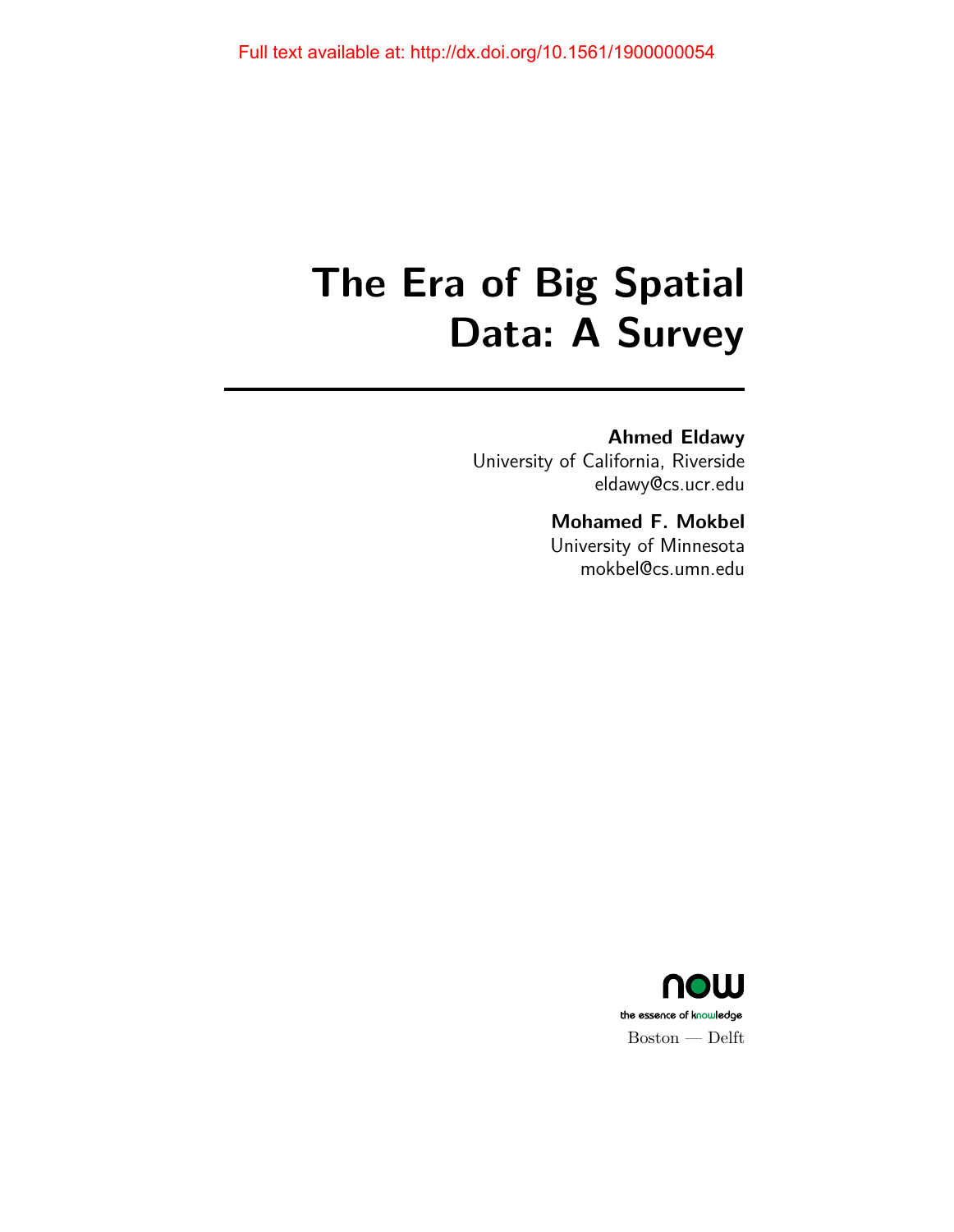### **Foundations and Trends <sup>R</sup> in Databases**

*Published, sold and distributed by:* now Publishers Inc. PO Box 1024 Hanover, MA 02339 United States Tel. +1-781-985-4510 www.nowpublishers.com sales@nowpublishers.com

*Outside North America:* now Publishers Inc. PO Box 179 2600 AD Delft The Netherlands Tel. +31-6-51115274

The preferred citation for this publication is

A. Eldawy and M. F. Mokbel. *The Era of Big Spatial Data: A Survey*. Foundations and Trends<sup>®</sup> in Databases, vol. 6, no. 3-4, pp. 163-273, 2013.

*This Foundations and Trends* <sup>R</sup> *issue was typeset in LATEX using a class file designed by Neal Parikh. Printed on acid-free paper.*

ISBN: 978-1-68083-225-9 c 2016 A. Eldawy and M. F. Mokbel

All rights reserved. No part of this publication may be reproduced, stored in a retrieval system, or transmitted in any form or by any means, mechanical, photocopying, recording or otherwise, without prior written permission of the publishers.

Photocopying. In the USA: This journal is registered at the Copyright Clearance Center, Inc., 222 Rosewood Drive, Danvers, MA 01923. Authorization to photocopy items for internal or personal use, or the internal or personal use of specific clients, is granted by now Publishers Inc for users registered with the Copyright Clearance Center (CCC). The 'services' for users can be found on the internet at: www.copyright.com

For those organizations that have been granted a photocopy license, a separate system of payment has been arranged. Authorization does not extend to other kinds of copying, such as that for general distribution, for advertising or promotional purposes, for creating new collective works, or for resale. In the rest of the world: Permission to photocopy must be obtained from the copyright owner. Please apply to now Publishers Inc., PO Box 1024, Hanover, MA 02339, USA; Tel. +1 781 871 0245; www.nowpublishers.com; sales@nowpublishers.com

now Publishers Inc. has an exclusive license to publish this material worldwide. Permission to use this content must be obtained from the copyright license holder. Please apply to now Publishers, PO Box 179, 2600 AD Delft, The Netherlands, www.nowpublishers.com; e-mail: sales@nowpublishers.com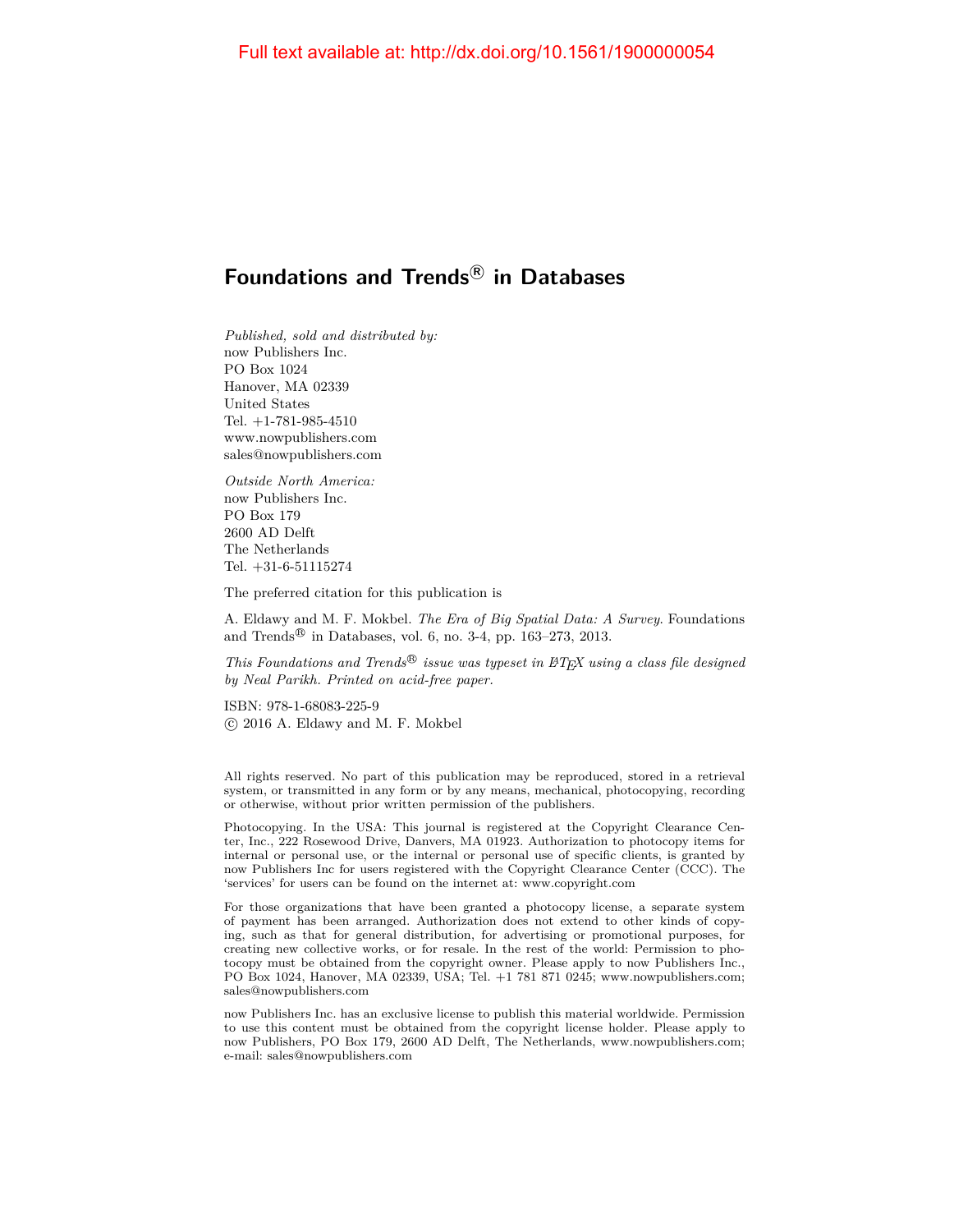### **Foundations and Trends <sup>R</sup> in Databases** Volume 6, Issue 3-4, 2013 **Editorial Board**

**Editor-in-Chief**

**Joseph M. Hellerstein** University of California, Berkeley United States

#### **Editors**

Anastasia Ailamaki *EPFL* Peter Bailis *University of California, Berkeley* Mike Cafarella *University of Michigan* Michael Carey *University of California, Irvine* Surajit Chaudhuri *Microsoft Research* Minos Garofalakis *Yahoo! Research*

Ihab Ilyas *University of Waterloo* Christopher Olston *Yahoo! Research* Jignesh Patel *University of Michigan* Chris Re *Stanford University* Gerhard Weikum *Max Planck Institute Saarbrücken*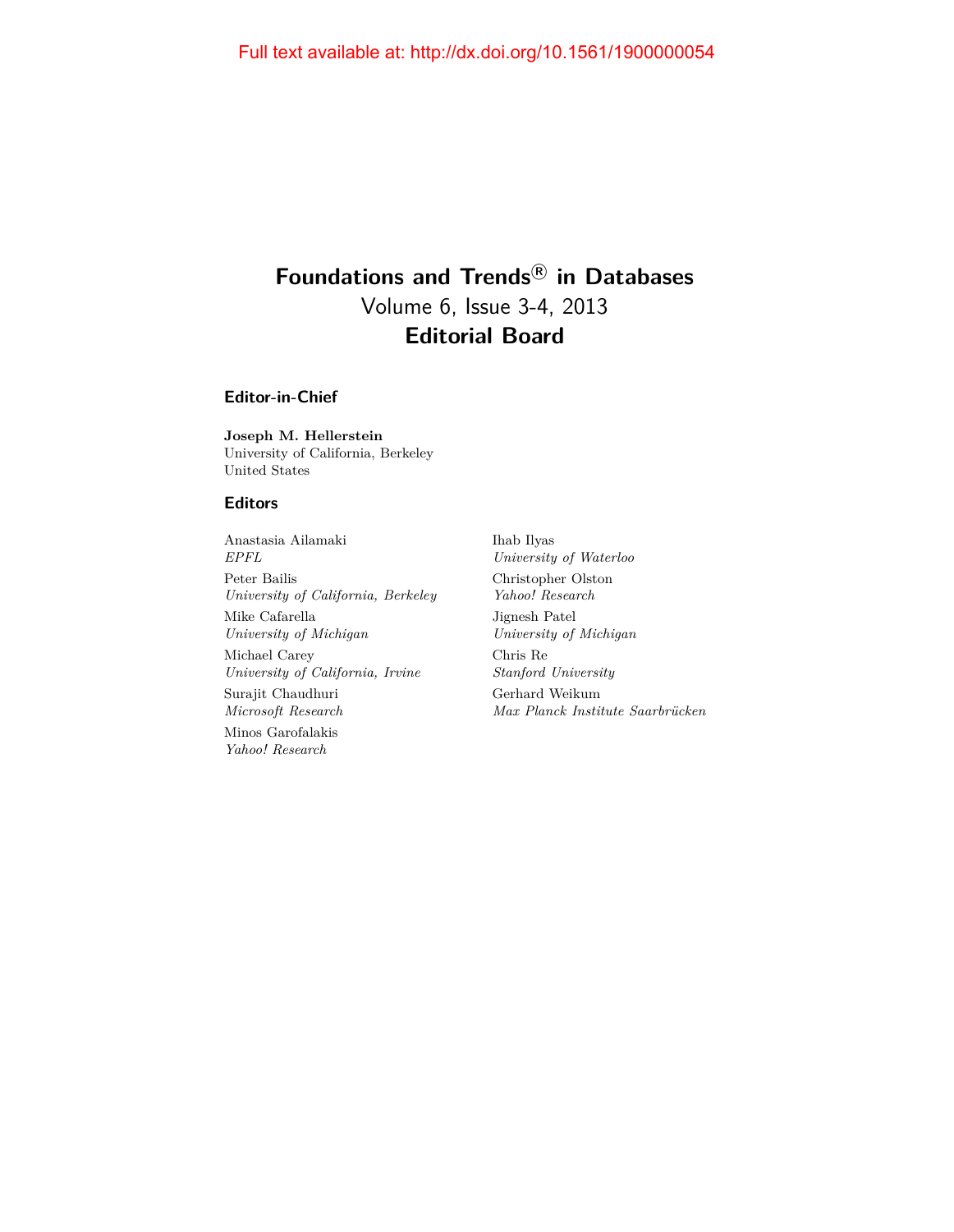### **Editorial Scope**

#### **Topics**

Foundations and Trends<sup>®</sup> in Databases covers a breadth of topics relating to the management of large volumes of data. The journal targets the full scope of issues in data management, from theoretical foundations, to languages and modeling, to algorithms, system architecture, and applications. The list of topics below illustrates some of the intended coverage, though it is by no means exhaustive:

- Data models and query languages
- Query processing and optimization
- Storage, access methods, and indexing
- Transaction management, concurrency control, and recovery
- Deductive databases
- Parallel and distributed database systems
- Database design and tuning
- Metadata management
- Object management
- Trigger processing and active databases
- Data mining and OLAP
- Approximate and interactive query processing
- **Information for Librarians**
- Data warehousing
- Adaptive query processing
- Data stream management
- Search and query integration
- XML and semi-structured data
- Web services and middleware
- Data integration and exchange
- Private and secure data management
- Peer-to-peer, sensornet, and mobile data management
- Scientific and spatial data management
- Data brokering and publish/subscribe
- Data cleaning and information extraction
- Probabilistic data management

Foundations and Trends<sup>®</sup> in Databases, 2013, Volume 6, 4 issues. ISSN paper version 1931-7883. ISSN online version 1931-7891. Also available as a combined paper and online subscription.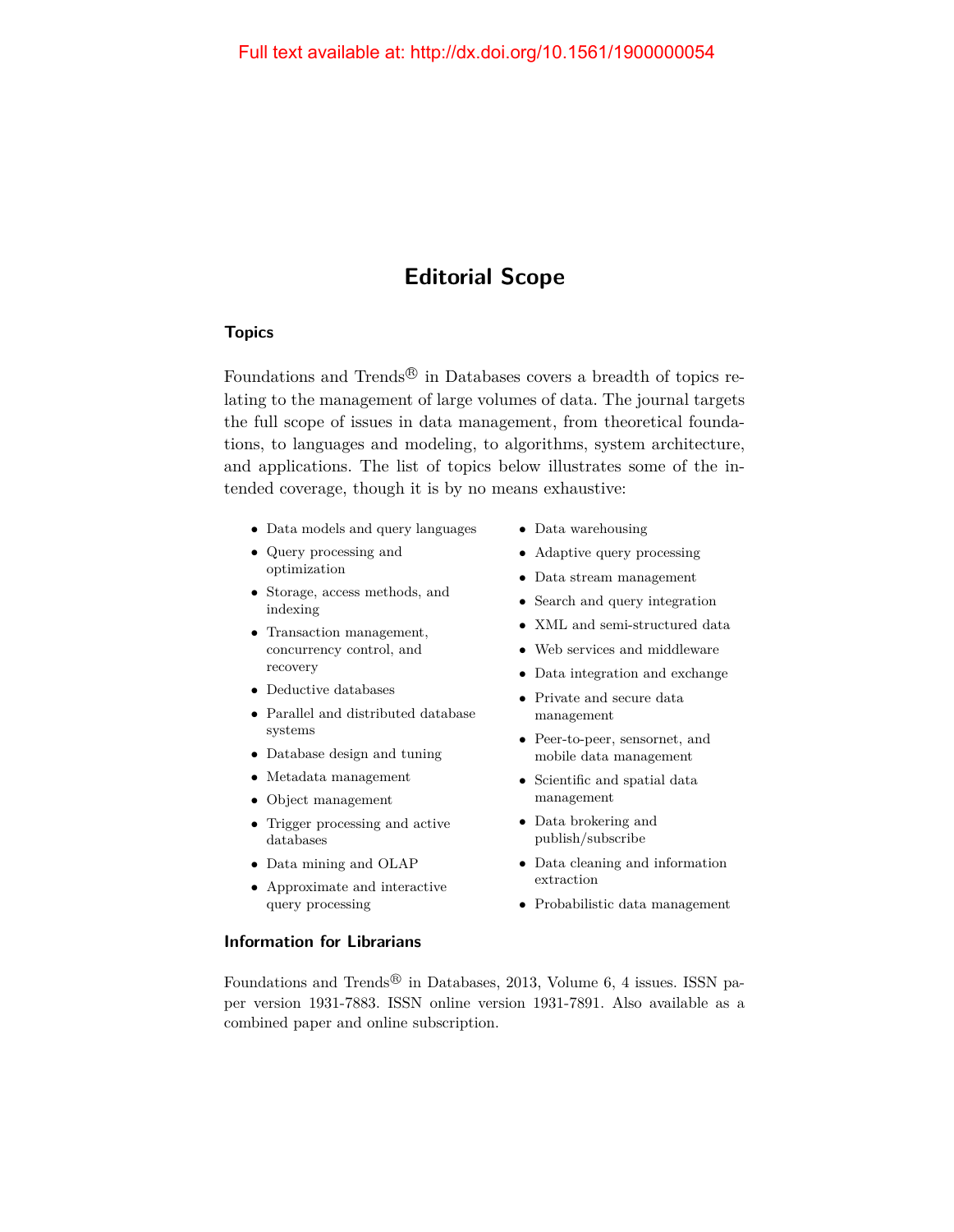Foundations and  $\operatorname{Trends}^{\circledR}$  in Databases Vol. 6, No. 3-4 (2013) 163–273 c 2016 A. Eldawy and M. F. Mokbel DOI: 10.1561/1900000054



### **The Era of Big Spatial Data: A Survey**

Ahmed Eldawy University of California, Riverside eldawy@cs.ucr.edu

Mohamed F. Mokbel University of Minnesota mokbel@cs.umn.edu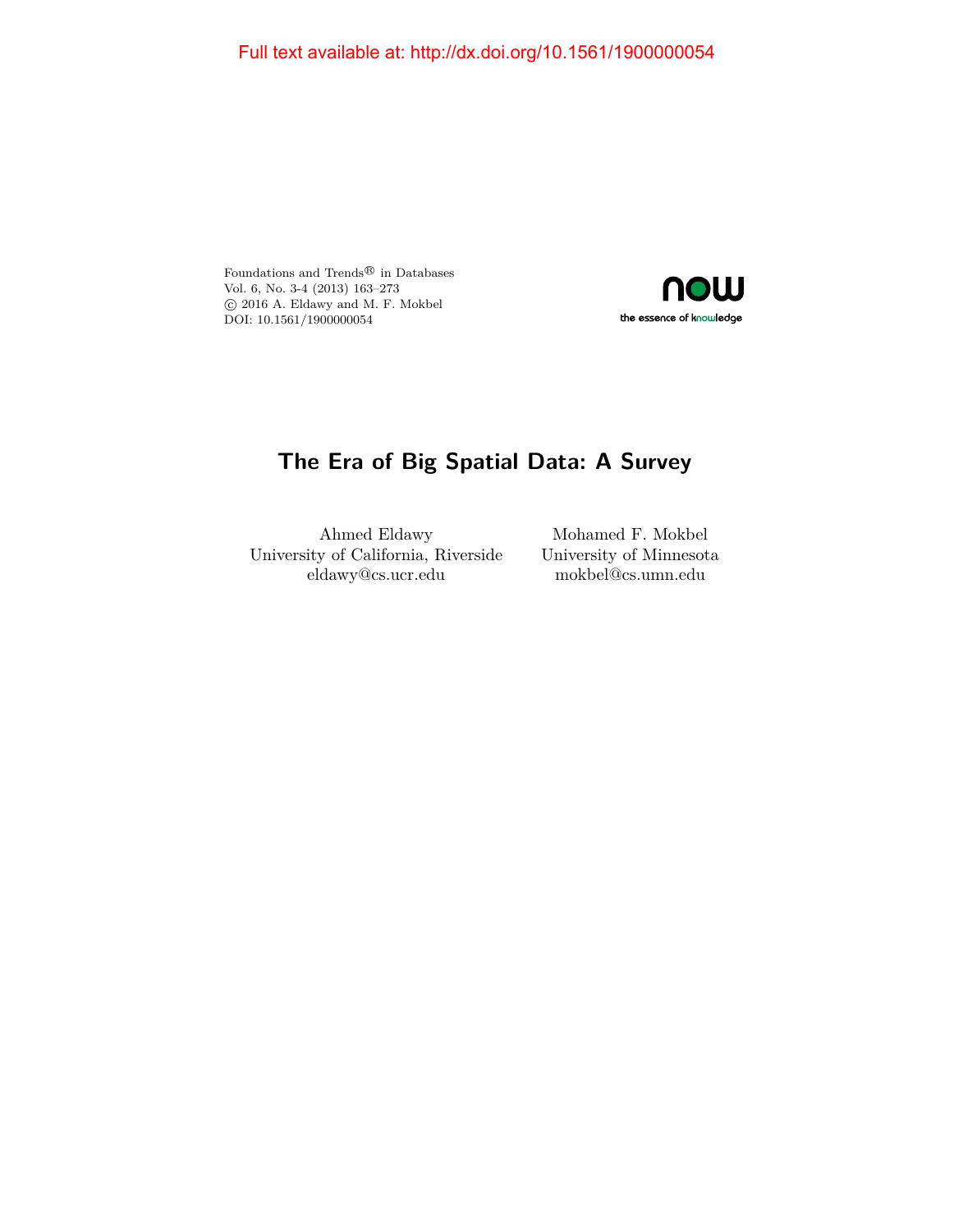## **Contents**

| 1  | $\overline{2}$<br><b>Introduction</b> |                                     |    |  |  |  |  |  |  |  |  |
|----|---------------------------------------|-------------------------------------|----|--|--|--|--|--|--|--|--|
| 2  |                                       | <b>Implementation Approaches</b>    | 10 |  |  |  |  |  |  |  |  |
|    | 2.1                                   |                                     | 10 |  |  |  |  |  |  |  |  |
|    | 2.2                                   |                                     | 13 |  |  |  |  |  |  |  |  |
|    | 2.3                                   |                                     | 14 |  |  |  |  |  |  |  |  |
|    | 2.4                                   |                                     | 16 |  |  |  |  |  |  |  |  |
| 3  |                                       | <b>Architecture</b>                 | 18 |  |  |  |  |  |  |  |  |
|    | 3.1                                   |                                     | 19 |  |  |  |  |  |  |  |  |
|    | 3.2                                   |                                     | 20 |  |  |  |  |  |  |  |  |
|    | 3.3                                   |                                     | 21 |  |  |  |  |  |  |  |  |
|    | 3.4                                   |                                     | 23 |  |  |  |  |  |  |  |  |
|    | 3.5                                   | Resilient Distributed Dataset (RDD) | 23 |  |  |  |  |  |  |  |  |
|    | 3.6                                   |                                     | 24 |  |  |  |  |  |  |  |  |
| 4  |                                       | <b>Spatial Language</b>             | 26 |  |  |  |  |  |  |  |  |
|    | 4.1                                   |                                     | 26 |  |  |  |  |  |  |  |  |
|    | 4.2                                   | Simple Feature Access in OGC        | 27 |  |  |  |  |  |  |  |  |
|    | 4.3                                   |                                     | 31 |  |  |  |  |  |  |  |  |
| 5. |                                       | <b>Spatial Indexing</b>             | 34 |  |  |  |  |  |  |  |  |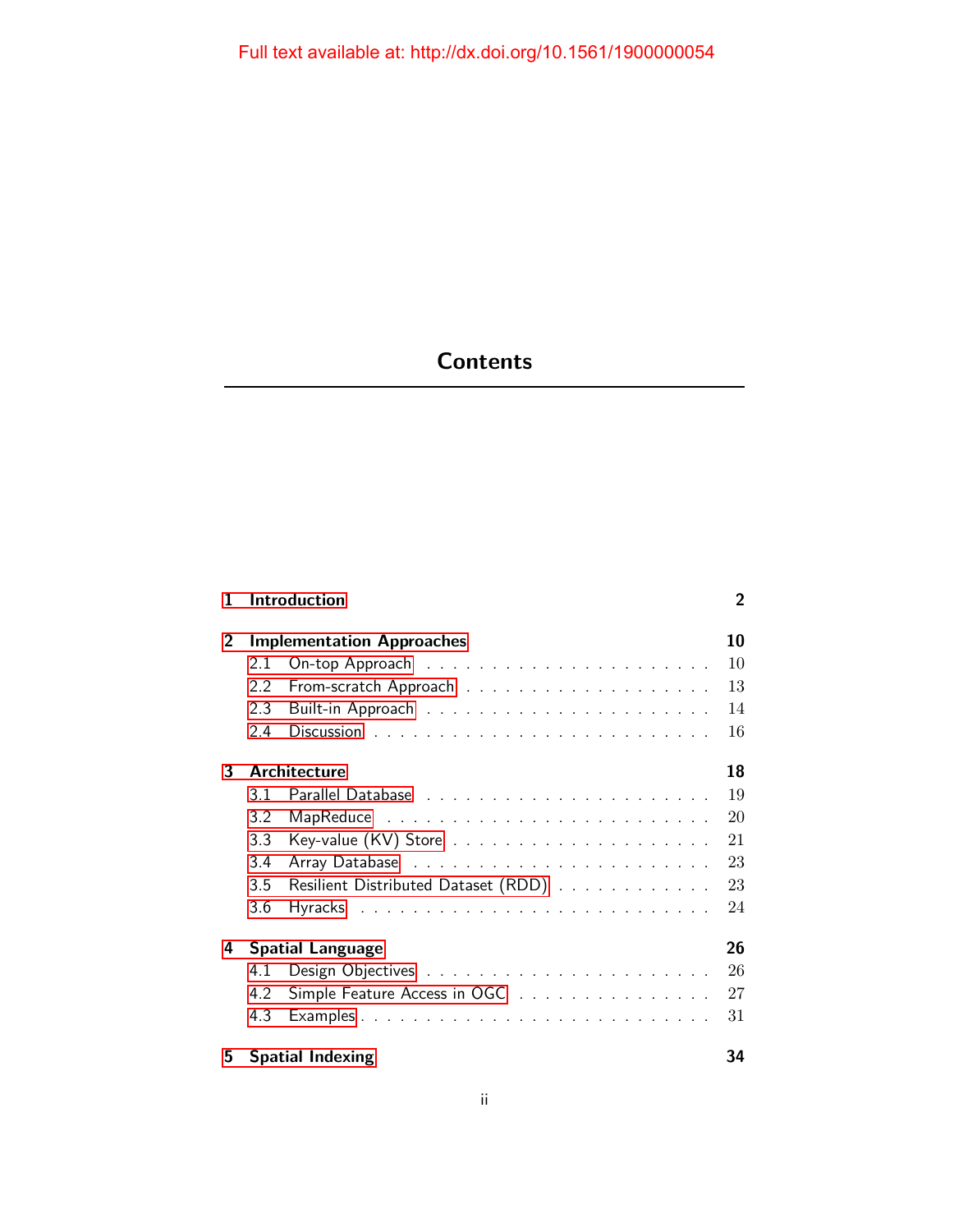iii

|   | 5.1 | Hadoop Distributed File System (HDFS)                                   | 35     |
|---|-----|-------------------------------------------------------------------------|--------|
|   | 5.2 |                                                                         | 36     |
|   | 5.3 | Characteristics of Big Spatial Indexes                                  | 37     |
|   | 5.4 |                                                                         | 42     |
|   | 5.5 |                                                                         | 50     |
| 6 |     | <b>Query Processing</b>                                                 | 53     |
|   | 6.1 | Implementation Approaches                                               | 53     |
|   | 6.2 |                                                                         | $55\,$ |
|   | 6.3 |                                                                         | 58     |
|   | 6.4 | Computational Geometry (CG) Operations                                  | 64     |
|   | 6.5 |                                                                         | 67     |
|   | 6.6 |                                                                         | 68     |
| 7 |     | <b>Visualization</b>                                                    | 69     |
|   | 7.1 | Smoothing of Spatial Data                                               | 70     |
|   | 7.2 |                                                                         | 72     |
|   | 7.3 |                                                                         | 73     |
|   | 7.4 |                                                                         | 76     |
| 8 |     | <b>Datasets</b>                                                         | 79     |
|   | 8.1 |                                                                         | 80     |
|   | 8.2 | OpenStreetMap Planet.osm File                                           | 80     |
|   | 8.3 |                                                                         | 81     |
|   | 8.4 |                                                                         | 81     |
|   | 8.5 |                                                                         | 82     |
|   | 8.6 |                                                                         | 82     |
| 9 |     | <b>Applications</b>                                                     | 83     |
|   |     | 9.1 SHAHED.<br>design as a straightforward of the state of the state of | $83\,$ |
|   | 9.2 | EarthDB                                                                 | 85     |
|   | 9.3 | TAREEG.<br>.                                                            | 86     |
|   | 9.4 |                                                                         | 88     |
|   | 9.5 | $AscotDB$                                                               | 89     |
|   | 9.6 |                                                                         | 90     |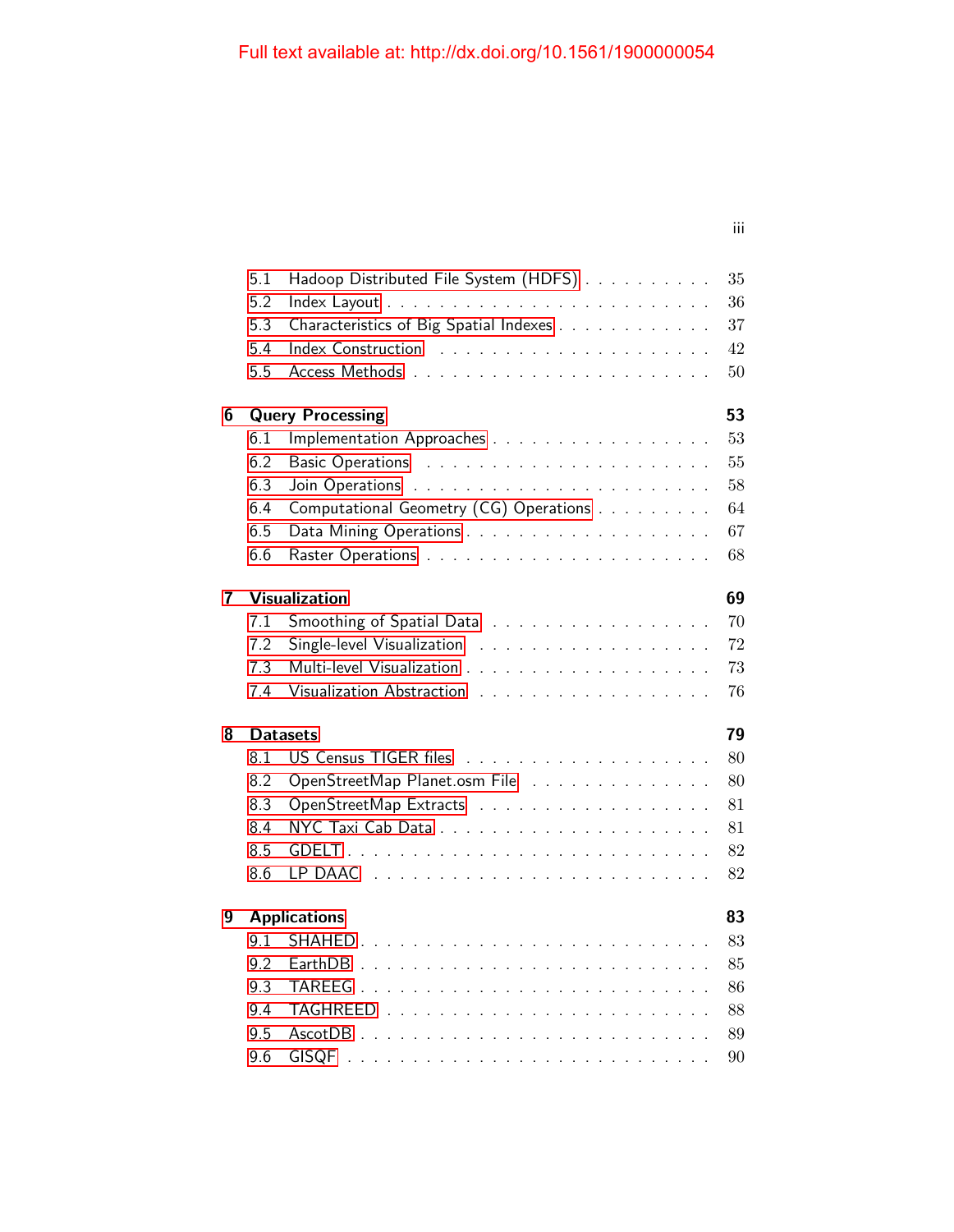iv

| 10 Conclusion     | 92 |
|-------------------|----|
| <b>References</b> | 97 |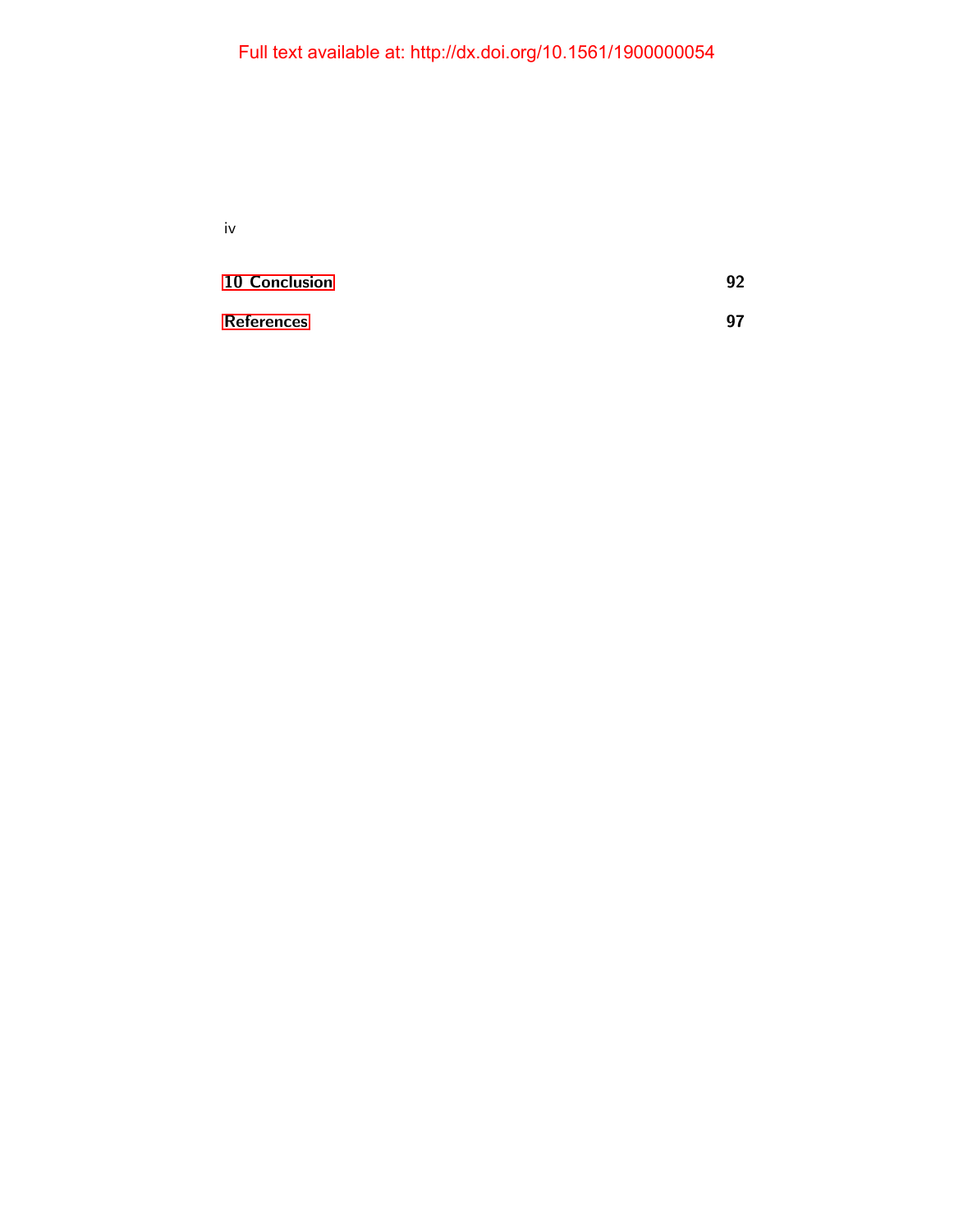#### **Abstract**

The recent explosion in the amount of spatial data calls for specialized systems to handle big spatial data. In this survey, we summarize the state-of-the-art work in the area of big spatial data. We categorize the existing work in this area according to six different angles, namely, *approach*, *architecture*, *language*, *indexing*, *querying*, and *visualization*. (1) The approaches used to implement spatial query processing can be categorized as *on-top*, *from-scratch* and *built-in* approaches. (2) The existing works follow different *architectures* based on the underlying system they extend such as MapReduce, key-value stores, or parallel DBMS. (3) The high-level *language* of the system is the main interface that hides the complexity of the system and makes it usable for non-technical users. (4) The spatial *indexing* is the key feature of many systems which allows them to achieve orders of magnitude performance speedup by carefully laying out data in the distributed storage. (5) The *query processing* is at the heart of all the surveyed systems as it defines the types of queries supported by the system and how efficiently they are implemented. (6) The *visualization* of big spatial data is how the system is capable of generating images that describe terabytes of data to help users explore them. This survey describes each of these components, in detail, and gives examples of how they are implemented in existing systems. At the end, we give case studies of real applications that make use of these systems to provide services for end users.

A. Eldawy and M. F. Mokbel. *The Era of Big Spatial Data: A Survey*. Foundations and Trends<sup>®</sup> in Databases, vol. 6, no. 3-4, pp. 163–273, 2013. DOI: 10.1561/1900000054.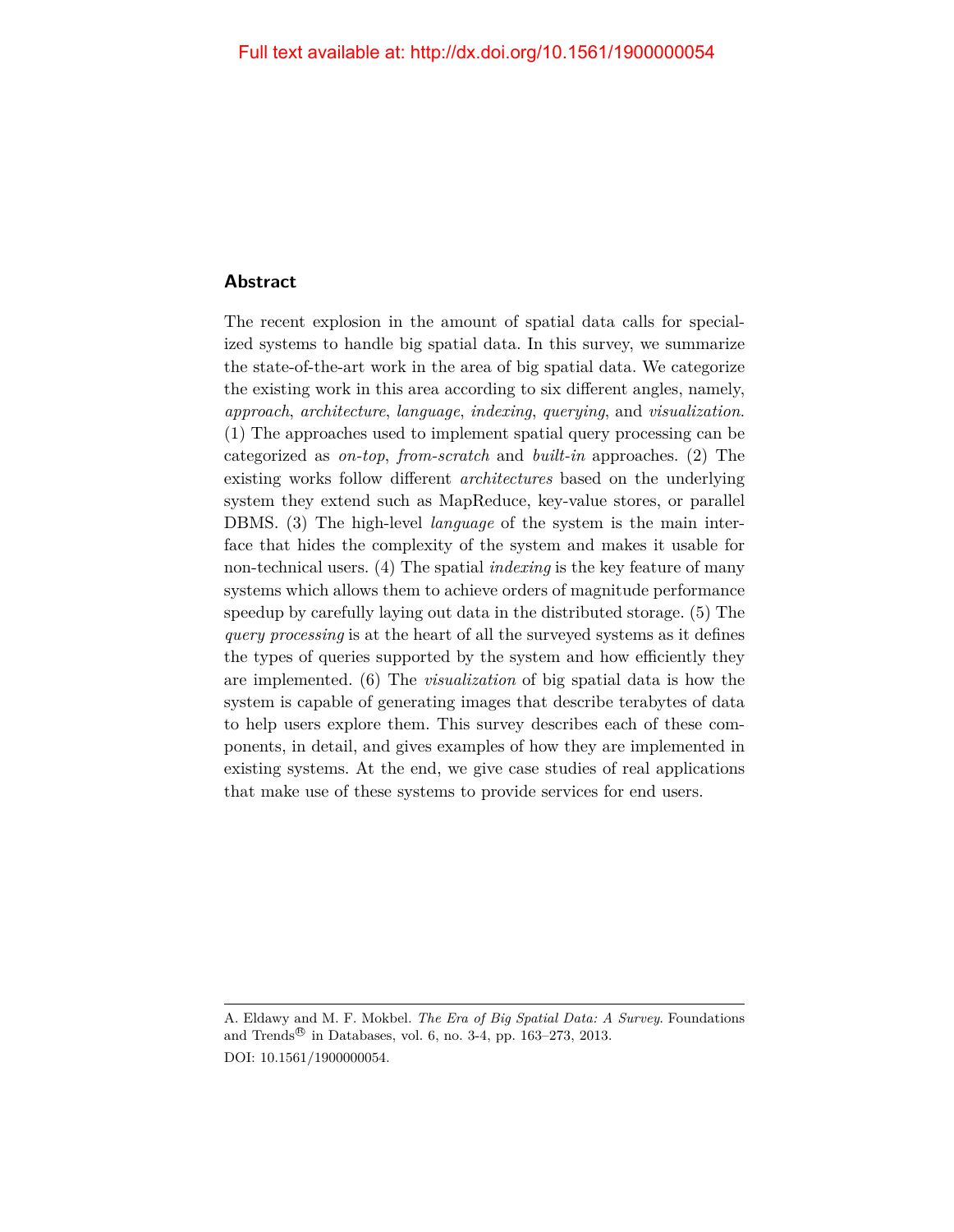# **1**

### <span id="page-9-0"></span>**Introduction**

There has been a recent marked increase in the amount of spatial data collected by new devices such as smart phones, space telescopes, and medical devices, among others. For example, space telescopes generate up to 150 GB weekly of spatial data [\[67\]](#page-24-0), medical devices produce spatial images (X-rays) at a rate of 50 PB per year [\[123\]](#page-29-0), a NASA archive of satellite earth images has more than 1 PB and increases daily by 200 GB [\[75\]](#page-24-1), while there are 10 Million geotagged tweets created in Twitter every day as 2% of the whole Twitter fire-hose [\[58,](#page-23-0) [114\]](#page-28-0). Meanwhile, various applications and agencies need to process an unprecedented amount of spatial data. For example, the Blue Brain Project [\[86,](#page-26-0) [111\]](#page-28-1) studies the brain's architectural and functional principles through modeling brain neurons as spatial data. Epidemiologists use spatial analysis techniques to identify cancer clusters [\[97\]](#page-27-0), track infectious disease [\[15\]](#page-19-0), and follow drug addiction [\[112\]](#page-28-2). Meteorologists study and simulate climate data through spatial analysis [\[50,](#page-22-0) [51,](#page-22-1) [52\]](#page-22-2). News reporters use geotagged tweets for event detection and analysis [\[100\]](#page-27-1).

Due to this rise in the volume of spatial data, it becomes highly desirable for researchers and developers to be able to process them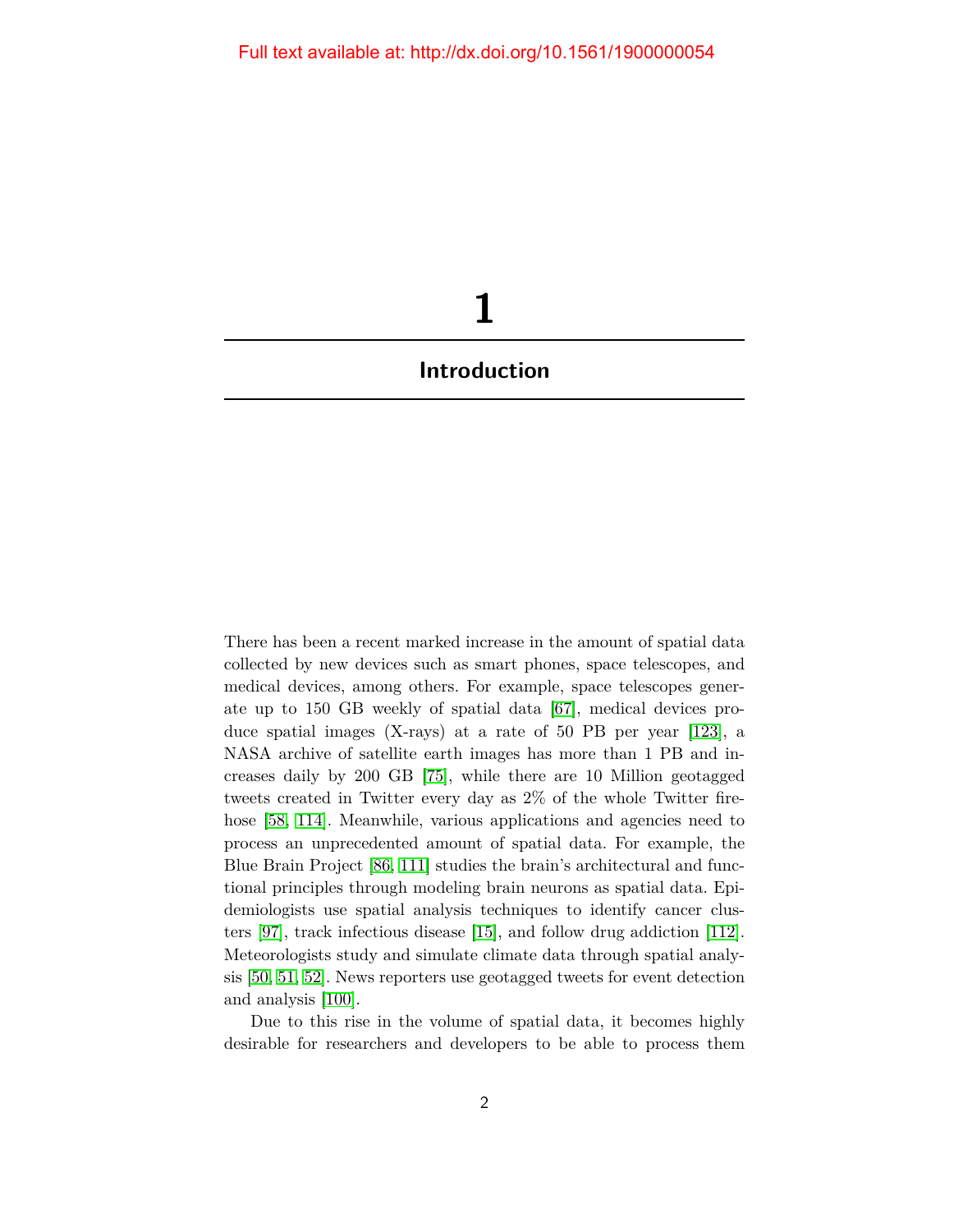using big data frameworks, such as MapReduce [\[31\]](#page-20-0), Hadoop [\[63\]](#page-23-1), Hive [\[113\]](#page-28-3), BigTable [\[29\]](#page-20-1), HBase [\[65\]](#page-23-2), Impala [\[70,](#page-24-2) [118\]](#page-29-1), Dremel [\[88,](#page-26-1) [87\]](#page-26-2), Vertica [\[108\]](#page-28-4), Dryad [\[68\]](#page-24-3), AsterixDB [\[10\]](#page-18-0), and Spark [\[129\]](#page-30-0). While these systems are general purpose and can process spatial data, they provide sub-par performance due to the lack of specialized components that are designed for spatial data. In other words, they deal with spatial data in the same way they do with any other data while largely ignoring the inherent properties of spatial data and spatial query processing. For example, it was shown in different systems that the use of spatial indexes can provide orders of magnitude speedup to simple queries such as range query and k nearest neighbor (kNN) [\[44,](#page-21-0) [122,](#page-29-2) [79,](#page-25-0) [124,](#page-29-3) [126\]](#page-29-4).

To fill in the gap between spatial data processing and big data frameworks, several research attempts have been made to extend these frameworks to better handle and process spatial data, such as Hadoop-GIS [\[4\]](#page-17-1), SpatialHadoop [\[41,](#page-21-1) [44,](#page-21-0) [38,](#page-21-2) [43\]](#page-21-3), MD-HBase [\[92,](#page-26-3) [91\]](#page-26-4), Parallel Secondo [\[76,](#page-24-4) [77,](#page-25-1) [78,](#page-25-2) [61,](#page-23-3) [90\]](#page-26-5), and ESRI Tools for Hadoop [\[122\]](#page-29-2). In this survey, we summarize the state-of-the-art techniques in processing Big Spatial Data while highlighting open research problems and identifying research trends. This survey aims to be very helpful for existing researchers and developers working in the area of Big Spatial Data to understand the existing work, as well as for future researchers who are interested in pursuing research in this area.

Big data is usually characterized by its Volume, Velocity, Variety, and Veracity, which all apply to spatial data. The *volume* of big data is increasing tremendously due to the automated and continuous acquisition of data and the high resolution of such data. For example, the size of the LP DAAC archive [\[75\]](#page-24-1) exceeded one petabyte with a highest resolution of 250 meters while the European Space Agency (ESA) has recently released data from the Sentinel-2 mission with upto 1 meter resolution data [\[102\]](#page-27-2). The *velocity* of spatial data has also increased with the ubiquity of small devices capable of generating small amounts of data at excessively high rates, such as GPS tracking, Facebook comments, and POS transactions. These sources can generate at least 1 petabyte per year [\[85\]](#page-25-3). The big *variety* of spatial data emerges from the different data types, e.g., point, line, polygon, and raster im-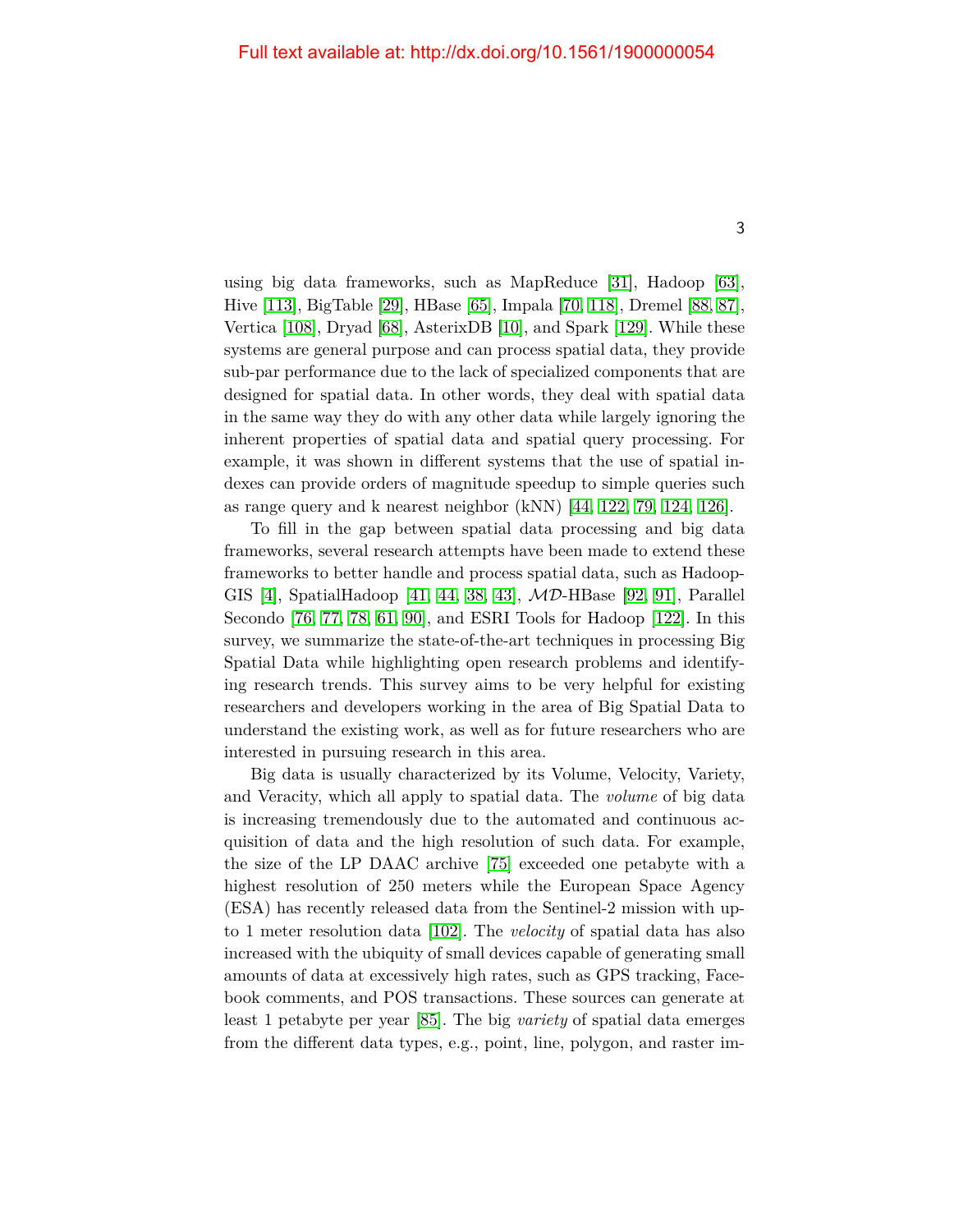#### 4 Introduction

ages; different data formats, e.g., Shapefile, GeoJSON, and KML; and various projections in the case of geographical data, e.g., WGS84 and Sinusoidal. Combining these different data sources together imposes huge challenges to applications that deal with big spatial data. Finally, there are different sources of low *veracity* associated with spatial data including the inherent errors in localization techniques, e.g., GPS, WiFi, and cellular triangulation, and the noise in the data collected by satellites due to clouds and mis-alignment of satellite images.

This survey classifies existing work by considering six aspects of big spatial data systems: (1) The implementation *approach*, which defines whether it is implemented *on-top* of an existing system, *built inside* its core, or developed completely *from scratch*. (2) The underlying *architecture*, which describes the primary processing model of the systems, such as parallel DBMS, Message Passing Interface (MPI), MapReduce, key-value store, array DB, Resilient Distributed Datasets (RDD), or Hyracks. (3) The high-level *language* of the system, if any exists. (4) The existence of *spatial indexes* in the system and the types of these indexes. (5) The types of *queries* supported by the system, such as range query, spatial join, computational geometry, or spatial data mining. (6) The support of big spatial data *visualization* in the system.

Table [1.1](#page-12-0) outlines the surveyed work in the area of big spatial data. Each row represents a system or a body of work related to big spatial data, while each column represents one of the six aspects that we will discuss, namely, *approach*, *architecture*, *language*, *indexing*, *querying*, and *visualization*. The following chapters in the survey will delve into the details of each of these aspects (i.e., the table's columns) to provide more details about them.

**Implementation Approach:** As shown in the second column of Table [1.1,](#page-12-0) the surveyed work can be categorized according to the implementation approach into three main categories, *on-top*, *from-scratch*, and *built-in*. In the *on-top* approach, an existing system is used as a black box while the logic of spatial data is provided as user-defined functions (UDFs). While this approach is simple to implement and portable to different releases of the underlying system, it usually suf-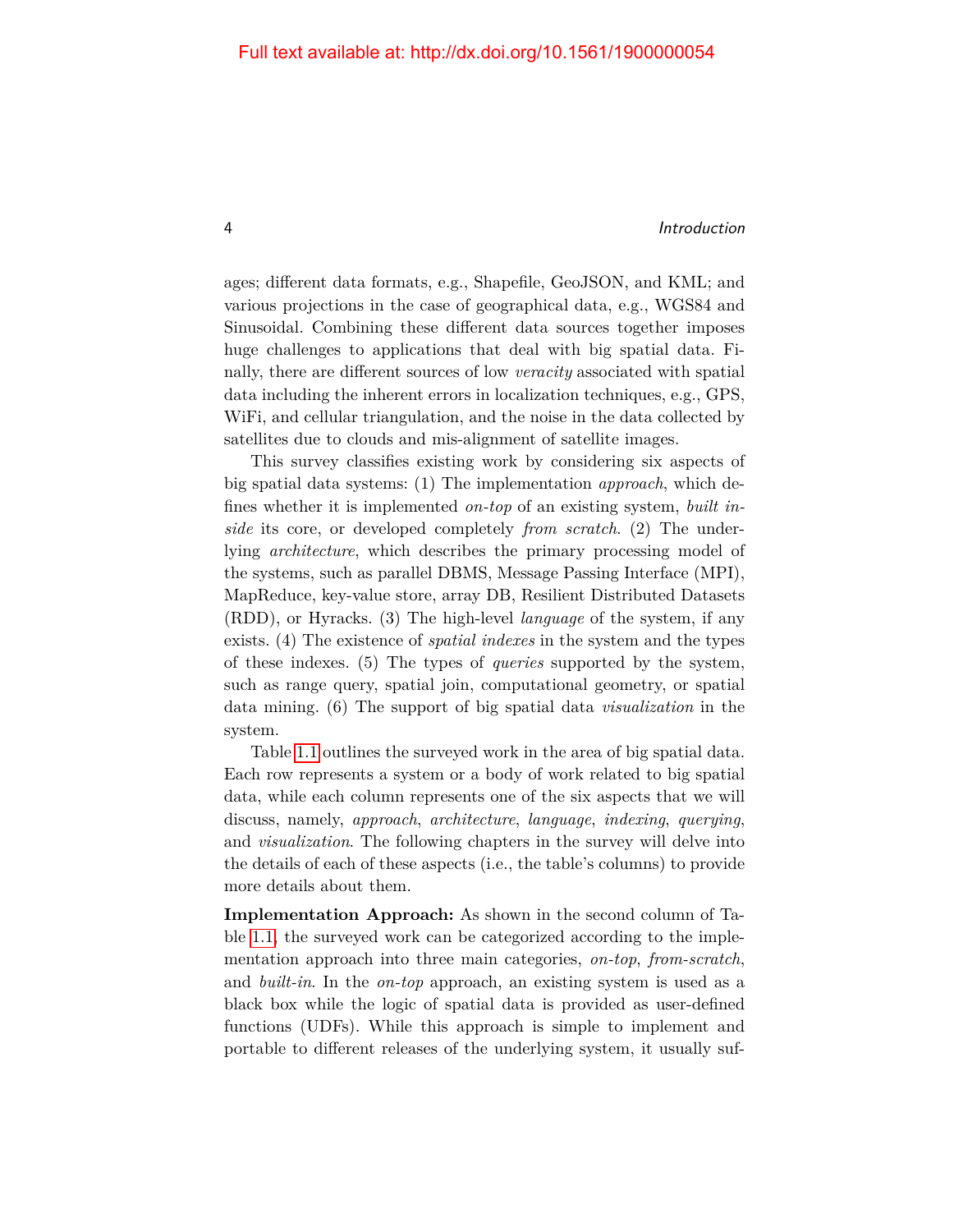<span id="page-12-0"></span>

| Visualization | Single level           |                                  |                   | Single/Multi        | Single level              |                                    | Via GeoServer |                        |                          |                          |                |                       |                     | Single level           |                    |                  |              |              |                                                              | Single/Multi               |                |                     |               |                 |                                                     |             |                        |                 |
|---------------|------------------------|----------------------------------|-------------------|---------------------|---------------------------|------------------------------------|---------------|------------------------|--------------------------|--------------------------|----------------|-----------------------|---------------------|------------------------|--------------------|------------------|--------------|--------------|--------------------------------------------------------------|----------------------------|----------------|---------------------|---------------|-----------------|-----------------------------------------------------|-------------|------------------------|-----------------|
| Queries       | RQ, SJ, Raster         | RQ, SJ                           | RQ, SJ            | RQ, KNN             | Raster                    | RQ, KNN                            | g             | RQ, K-means, DBSCAN    | mage quality             | RQ, KNN, SJ, ANN         | <b>K-means</b> | <b>DBSCAN</b>         | VD, NN Queries      |                        | KNN Join           | Multiway SJ      |              | RQ           | RQ, KNN, SJ<br>RQ, KNN, SJ,<br>RQ, KNN<br>RQ, KNN<br>RQ, KNN | SJ, CG                     |                |                     |               |                 | Map Algebra<br>RQ, KNN, SJ<br>RQ, KNN, SJ, KNN-Join |             | RQ                     |                 |
| Indexes       | Grid                   | Local only                       | R-tree, Quad tree | Kd tree             |                           | Quad Tree, Kd tree                 | Geohash       | Kd tree, R-tree        | R-tree                   | R-tree                   |                |                       |                     |                        |                    |                  | Grid         | Quad-tree    | Grid                                                         | R tree/Quad tree<br>GiST   |                | PMR Quad Tree       | $On-the-fly$  |                 | R-tree, Quad-tree                                   | R-tree      | R-tree local index     |                 |
| Language      | TPS                    | SQL-Like                         |                   | AQL, AFL            | RasQL                     |                                    | $CQL^*$       |                        |                          |                          |                |                       |                     |                        |                    |                  | BRASIL       |              | $QL^{SP}$                                                    | Pigeon <sup>*</sup>        |                | HiveQL <sup>*</sup> | Scala-based   | Scala-based     | Scala-based                                         | TOS         | AQL                    |                 |
| Architecture  | Parallel DB            | Parallel DB                      | Parallel DB       | Array DB            | Array DB                  | $\bar{\mathrm{K}}\mathrm{V}$ store | KV store      | IdM                    | MapReduce                | MapReduce                | MapReduce      | MapReduce             | MapReduce           | MapReduce              | MapReduce          | MapReduce        | MapReduce    | MapReduce    | MapReduce                                                    | MapReduce                  | MapReduce      | MapReduce           | RDD           | <b>QCR</b>      | <b>QCR</b>                                          | <b>QCR</b>  | Hyracks                |                 |
| Approach      | From-scratch           | Built-in                         | Built-in          | From-scratch        | From-scratch              | $Bult-in$                          | Built-in      | From-scratch           | On-top                   | $On-top$                 | On-top         | On-top                | On-top              | $On-top$               | On-top             | On-top           | From-scratch | Built-in     | Built-in                                                     | Built-in                   | Built-in       | $Built-in$          | On-top        | $On-top$        | $Built-in$                                          | Built-in    | Built-in               |                 |
|               | Paradise [96, 34, 127] | Parallel Secondo <sup>[76]</sup> | $Spinx$ [39]      | SciDB [110, 98, 17] | RasDaMan [18, 20, 21, 19] | MD-HBase [92]                      | GeoMesa [54]  | EMINC <sub>[133]</sub> | R-tree construction [27] | SJMR [131, 132, 121, 73] | K-Means [134]  | <b>MR-DBSCAN</b> [66] | Voronoi Diagram [5] | 3D Visualization [117] | KNN Join [80, 130] | Multiway SJ [60] | BRACE [120]  | PRADASE [81] | Hadoop GIS [4]                                               | SpatialHadoop [44, 40, 46] | ScalaGiST [79] | Esri Tools [122]    | $[SP-MCI125]$ | GeoTrellis [69] | GeoSpark [126]                                      | Simba [124] | Asterix-DB [10, 11, 7] | * OGC-compliant |

| ì<br>¢<br>֠                                                                |
|----------------------------------------------------------------------------|
| ļ<br>l<br>ؚ<br>$\frac{1}{2}$<br>֕                                          |
| i<br>S<br>֧֧֧֧֧֧֧֧֧֧֧֧֛֛֛֛֚֚֚֚֚֚֚֚֟֝֝֝֝֝֝֝֜֜֜֜֜<br>֧֧֛֛֛֛֛֛֛֛֛֚֜֜֜֜֜֜<br>֕ |
| i<br>;<br>i<br>î                                                           |
| $\mathfrak{g}$<br>1<br>I                                                   |
| $\overline{\phantom{a}}$<br>í                                              |
| l<br>֠<br>l<br>l<br>ļ<br>$\overline{\phantom{a}}$                          |
| ١<br>֕֕֕֡<br>١<br>ׇׅ֘֝֬                                                    |
| l<br>l                                                                     |
| ֠<br>ć<br>֚֚<br>l                                                          |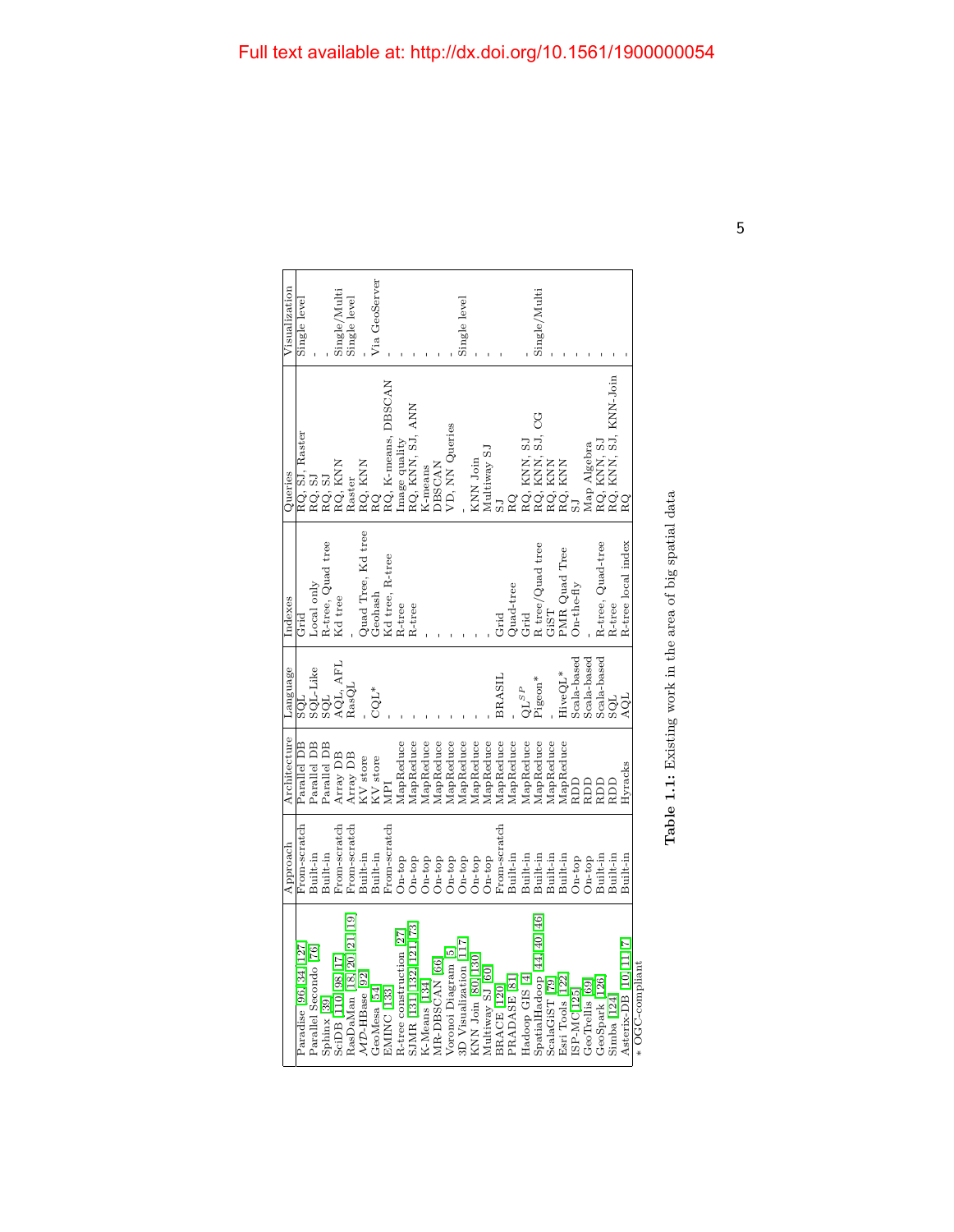#### 6 Introduction

fers from poor performance due to the underlying system being unaware of the properties of spatial data. The *from-scratch* approach is the other extreme, where a new system is built from scratch to support big spatial data processing. This allows the system to achieve very high performance on spatial queries as the core is customized for this kind of data. However, it becomes very hard to maintain and might be impractical if users wish to mix spatial with non-spatial query processing. The *built-in* approach balances efficiency with simplicity as it injects spatial data awareness inside an existing general-purpose system. This makes it efficient since the internal system becomes aware of spatial data and still it is not as complicated as building an entire system from scratch. Besides, it is more practical for users who wish to mix spatial and non-spatial workloads as it maintains the efficiency of the system with non-spatial data. The main drawback is that if the spatial extension is built on a side branch of the general-purpose system's code base, the built-in system then becomes tied to a specific version of the underlying general-purpose system and cannot be easily ported to newer versions. The three approaches are further described in Chapter [2.](#page--1-0)

**Architecture:** The systems that are discussed in this survey typically follow one of the standard approaches used in other big data systems, such as parallel DBMS, key-value stores, array databases, message passing interface (MPI), MapReduce, resilient distributed datasets (RDD), or Hyracks, as described in the third column of Table [1.1.](#page-12-0) Some of these surveyed systems might modify the underlying system to better support spatial data but they still preserve its architecture. The choice of a specific architecture to use depends mainly on the type of application that needs to be supported and the types of queries that will run on it. For example, MapReduce is designed for lengthy analytic queries that need to spill most of their intermediate data to disk, while RDD is more geared towards iterative jobs that can afford storing all of their data in main memory. The different architectures are described in detail in Chapter [3.](#page--1-0)

**Language:** The fourth column of Table [1.1](#page-12-0) shows examples of high level languages supported in big spatial data systems. A high level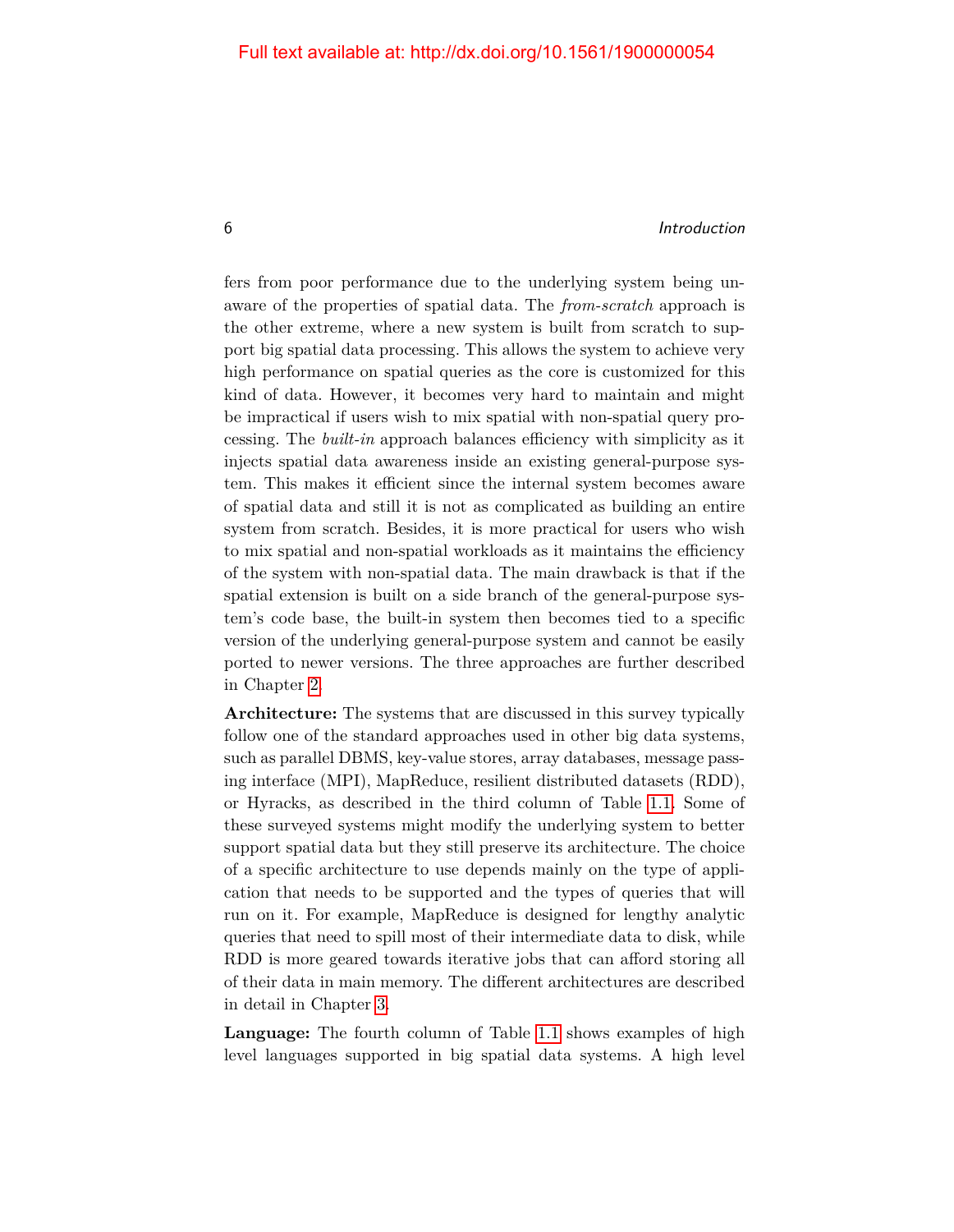language is extremely important, as it allows non-technical users to easily interact with the system. There are some industry standards for spatial data types and operations that are supported by existing systems for spatial data including PostGIS [\[99\]](#page-27-5), Oracle Spatial [\[71\]](#page-24-7), and ESRI ArcGIS [\[12\]](#page-18-3). It is highly desirable for big spatial data systems to support these standards to make it easier to adopt for users who are already familiar with them. The details of the high level languages are given in Chapter [4.](#page--1-0)

**Indexes:** Spatial indexes define an efficient way for storing data such that some queries run more efficiently. The fifth column of Table [1.1](#page-12-0) shows the different types of indexes supported in the surveyed work. While there are many in-memory and on-disk index structures used in traditional systems, they cannot be used as-is in distributed systems due to the different storage and processing models used in such systems. Most distributed systems follow a two-layer index design of one *global index*, which partitions data across machines, and multiple *local indexes*, which organize records inside each machine. By controlling how the global and local indexes are constructed, a wide range of spatial indexes can be realized for big spatial data. Spatial indexes are further described in Chapter [5.](#page--1-0)

**Queries:** The main functionality of big spatial data systems is query processing, which performs spatial operations on the data. As shown in the sixth column of Table [1.1,](#page-12-0) we categorize queries into five categories as follows: (1) Basic queries such as point queries, range queries, and nearest neighbor queries. (2) Spatial join queries such as self-join, binary join, multi-way join, and kNN join. (3) Computational geometry queries such as polygon union, convex hull, skyline, and Voronoi diagram construction. (4) Spatial data mining such as the k-means and DBSCAN clustering algorithms. (5) Raster operations that deal with raster data represented as two-dimensional arrays of values. More details about query processing are given in Chapter [6.](#page--1-0)

**Visualization:** A highly desirable feature of data management in general, and for spatial data in particular, is visualization, which is the process of generating an image that describes an underlying dataset.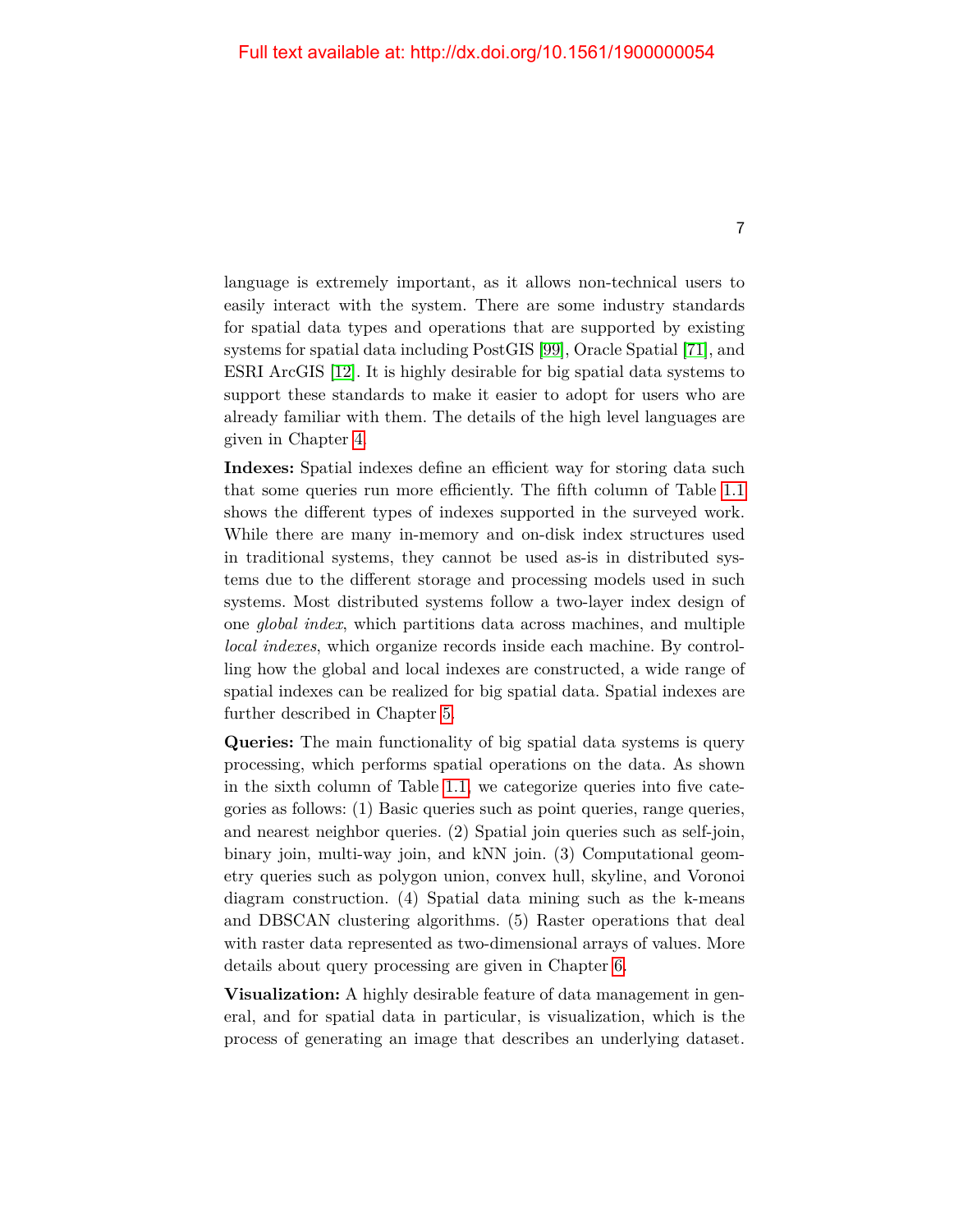#### 8 and 100 million to the contract of the contract of the contract of the contract of the contract of the contract of the contract of the contract of the contract of the contract of the contract of the contract of the contr

Visualization is an international communication language which allows users to spot interesting patterns that are very hard to notice otherwise. Some systems support only single-level image visualization that produces a single image with a fixed resolution, while other systems provide multi-level image visualization with the ability to interactively zoom in or out to see more or less details. The seventh column of Table [1.1](#page-12-0) shows the types of visualization supported in each of the surveyed systems. Visualization is further explained in Chapter [7.](#page--1-0)

**Datasets:** To help system and application developers, this survey also provides references to several big spatial datasets that are publicly available and can be used for benchmarking or testing the systems. These datasets cover different types of data sources that can serve a wide range of applications, such as rich maps for the whole world, real trips made by taxi cabs in New York City, world-wide geo-tagged events collected since 1979, and a 1 PB archive of daily satellite data for the whole world over a period of 15 years. Details of the datasets will be provided in Chapter [8.](#page--1-0)

**Applications:** To make it easier to comprehend the whole survey, we provide several case studies of end-user applications that process big spatial data. These include SHAHED [\[37,](#page-21-6) [45\]](#page-22-4), a system for analyzing satellite data using MapReduce, EarthDB [\[98\]](#page-27-4), which uses SciDB for processing satellite data, TAREEG [\[9,](#page-18-4) [8\]](#page-18-5), a web-based system for extracting world-wide map information, Taghreed [\[83,](#page-25-6) [84\]](#page-25-7), which analyzes and visualizes geotagged tweets, AscotDB [\[115\]](#page-28-6), a system for querying and analyzing astronomical data using SciDB, and GISQF [\[6\]](#page-18-6), a MapReduce-based system for processing world-wide geotagged events.

It is important to mention that the above dimensions are not completely independent and they are usually application-driven. For example, an application for analyzing historical data might prefer the MapReduce architecture and support analytical queries, such as spatial join or kNN join, while spatial indexes might be of less importance. On the other hand, an application for exploring streaming data, e.g., geotagged tweets, would benefit from key-value stores that support fast rates of insertion and deletion, with spatial indexes being an important part of the system to efficiently answer interactive queries such as point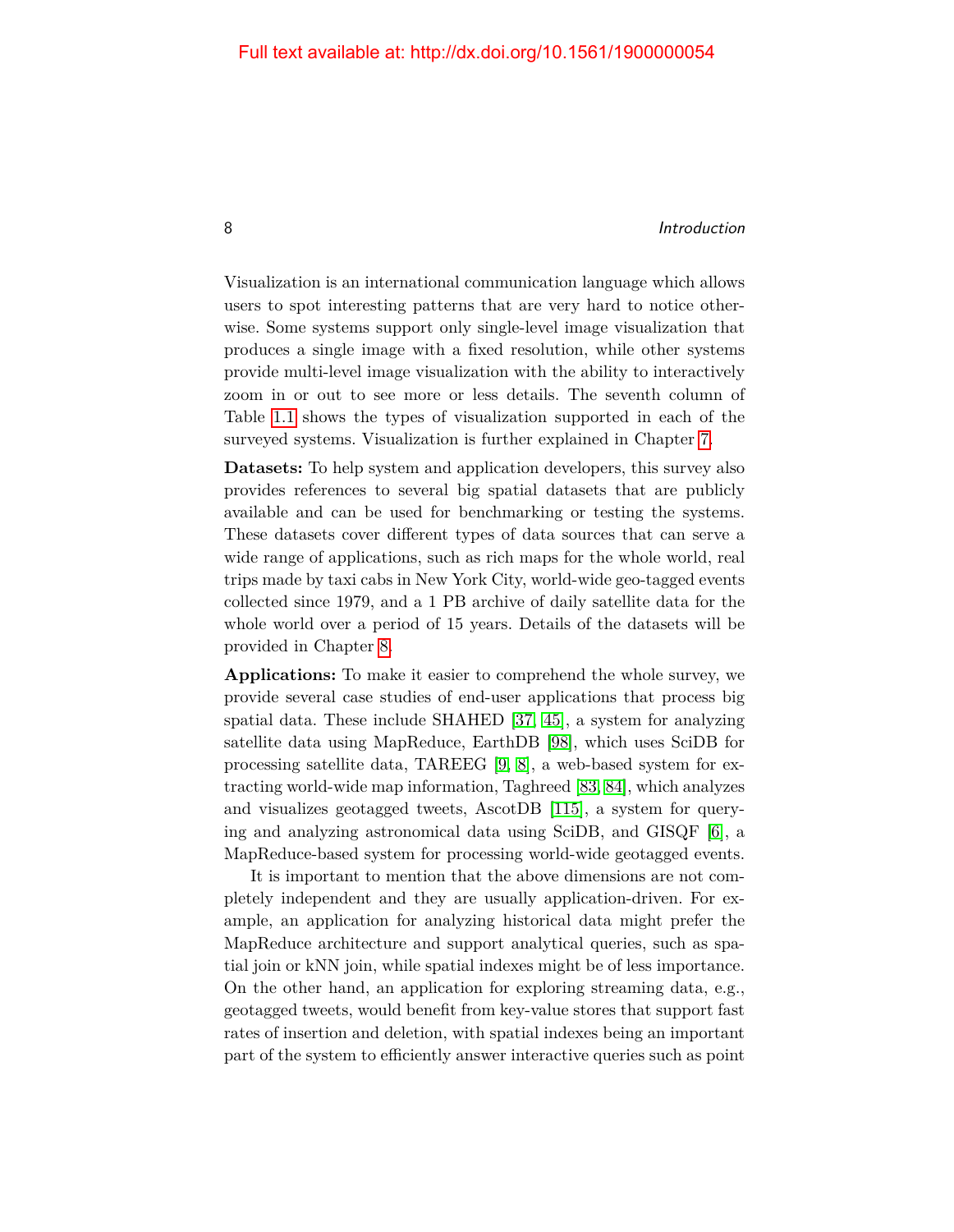and range selections. In this survey, we provide a few examples of applications that will help readers understand how these dimensions are related.

The rest of this survey is organized as follows. Chapter [2](#page--1-0) describes the different implementation approaches. Chapter [3](#page--1-0) discusses the various underlying architectures. Chapter [4](#page--1-0) lays out the current work in spatial languages for big spatial data systems. Chapter [5](#page--1-0) provides the details of big spatial data indexes. Chapter [6](#page--1-0) describes the details of query processing on big spatial data. Chapter [7](#page--1-0) discusses recent work in the area of big spatial data visualization. Chapter [8](#page--1-0) provides some references to real big spatial datasets. Finally, Chapter [9](#page--1-0) concludes the paper with several case studies of applications for big spatial data.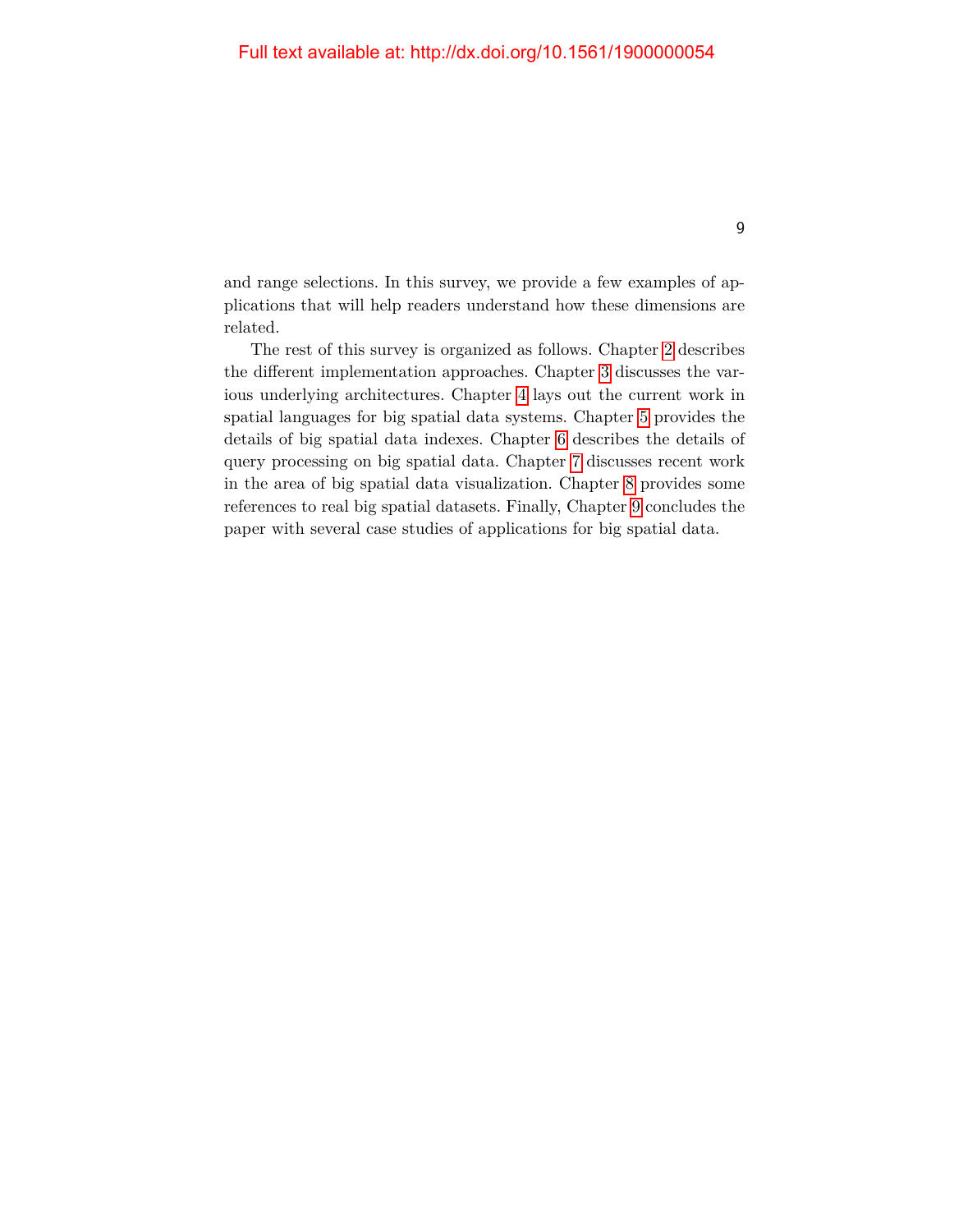- <span id="page-17-0"></span>[1] Accumulo. Available at <http://accumulo.apache.org>, 2015.
- [2] Ablimit Aji, Xiling Sun, Hoang Vo, Qiaoling Liu, Rubao Lee, Xiaodong Zhang, Joel H. Saltz, and Fusheng Wang. Demonstration of Hadoop-GIS: a spatial data warehousing system over MapReduce. In *Proceedings of the ACM Symposium on Advances in Geographic Information Systems, ACM SIGSPATIAL*, pages 518–521, Orlando, FL, November 2013.
- [3] Ablimit Aji, George Teodoro, and Fusheng Wang. Haggis: Turbocharge a MapReduce Based Spatial Data Warehousing System with GPU Engine. In *Proceedings of the ACM SIGSPATIAL International Workshop on Analytics for Big Geospatial Data, BigSpatial*, pages 15–20, Dallas, TX, November 2014.
- <span id="page-17-1"></span>[4] Ablimit Aji, Fusheng Wang, Hoang Vo, Rubao Lee, Qiaoling Liu, Xiaodong Zhang, and Joel H. Saltz. Hadoop-GIS: A High Performance Spatial Data Warehousing System over MapReduce. *Proceedings of the VLDB Endowment, PVLDB*, 6(11):1009–1020, 2013.
- <span id="page-17-2"></span>[5] Afsin Akdogan, Ugur Demiryurek, Farmoush Banaei-Kashani, and Cyrus Shahabi. Voronoi-based Geospatial Query Processing with MapReduce. In *International Conference on Cloud Computing Technology and Science, CloudCom*, pages 9–16, Indianapolis, IN, November 2010.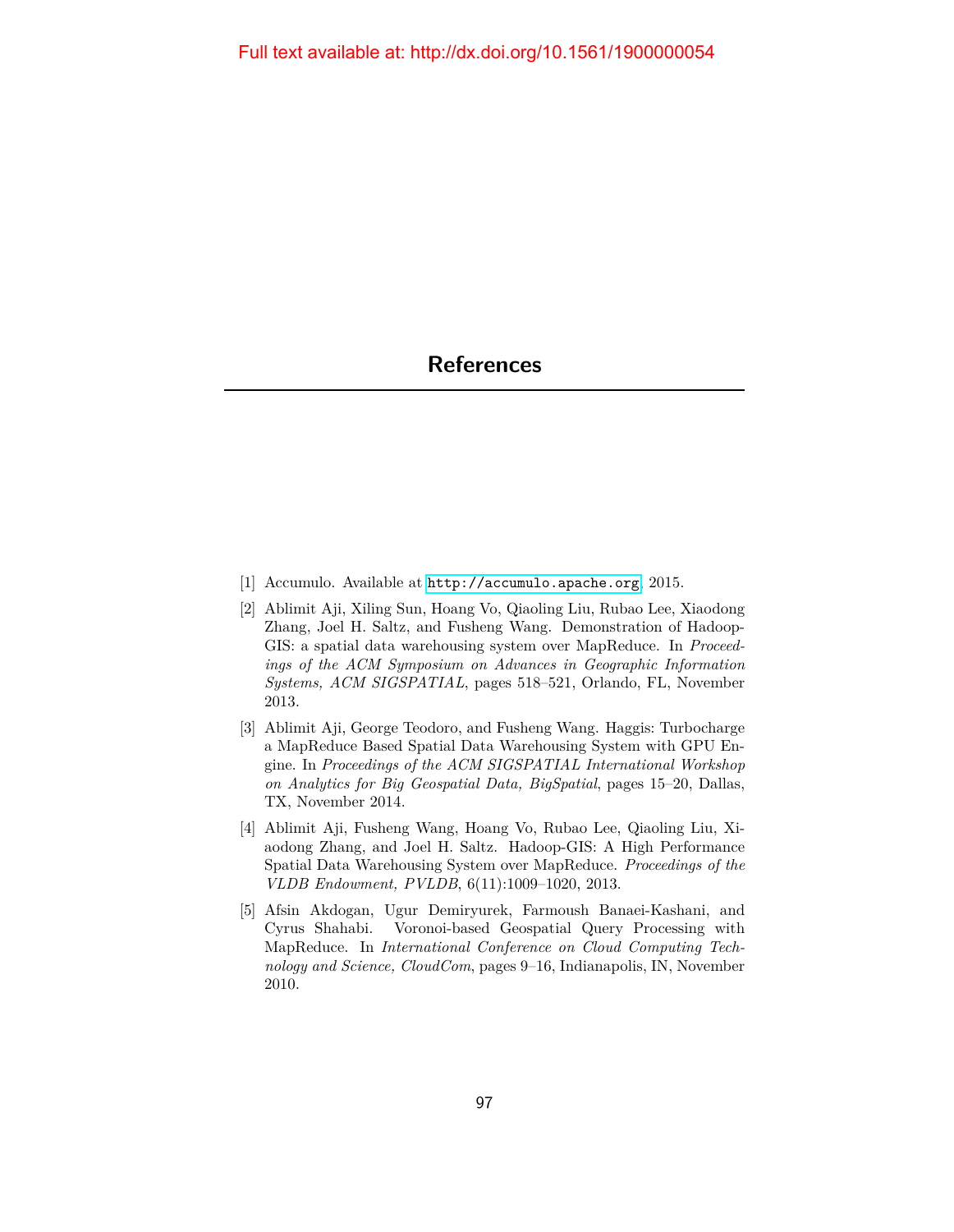- <span id="page-18-6"></span>[6] Khaled Mohammed Al-Naami, Sadi Evren Seker, and Latifur Khan. GISQF: An Efficient Spatial Query Processing System. In *International Conference on Cloud Computing Technology and Science, CloudCom*, pages 681–688, Anchorage, AK, June 2014.
- <span id="page-18-2"></span>[7] Abdullah A. Alamoudi, Raman Grover, Michael J. Carey, and Vinayak R. Borkar. External Data Access And Indexing In AsterixDB. In *Proceedings of the International Conference on Information and Knowledge Management, CIKM*, pages 3–12, Melbourne, VIC, Australia, October 2015.
- <span id="page-18-5"></span>[8] Louai Alarabi, Ahmed Eldawy, Rami Alghamdi, and Mohamed F. Mokbel. TAREEG: A MapReduce-Based System for Extracting Spatial Data from OpenStreetMap. In *Proceedings of the ACM Symposium on Advances in Geographic Information Systems, ACM SIGSPATIAL*, pages 83–92, Dallas, TX, November 2014.
- <span id="page-18-4"></span>[9] Louai Alarabi, Ahmed Eldawy, Rami Alghamdi, and Mohamed F. Mokbel. TAREEG: a MapReduce-based Web Service for Extracting Spatial Data from OpenStreetMap. In *Proceedings of the ACM International Conference on Management of Data, SIGMOD*, pages 897–900, Snowbird, UT, June 2014.
- <span id="page-18-0"></span>[10] Sattam Alsubaiee, Yasser Altowim, Hotham Altwaijry, Alexander Behm, Vinayak R. Borkar, Yingyi Bu, Michael J. Carey, Inci Cetindil, Madhusudan Cheelangi, Khurram Faraaz, Eugenia Gabrielova, Raman Grover, Zachary Heilbron, Young-Seok Kim, Chen Li, Guangqiang Li, Ji Mahn Ok, Nicola Onose, Pouria Pirzadeh, Vassilis J. Tsotras, Rares Vernica, Jian Wen, and Till Westmann. AsterixDB: A Scalable, Open Source BDMS. *Proceedings of the VLDB Endowment, PVLDB*, 7(14):1905–1916, 2014.
- <span id="page-18-1"></span>[11] Sattam Alsubaiee, Alexander Behm, Vinayak Borkar, Zachary Heilbron, Young-Seok Kim, Michael J. Carey, Markus Dreseler, and Chen Li. Storage Management in AsterixDB. *Proceedings of the VLDB Endowment, PVLDB*, 7(10):841–852, June 2014.
- <span id="page-18-3"></span>[12] Esri ArcGIS. Available at <http://www.esri.com/software/arcgis/>, 2015.
- [13] Michael Armbrust, Reynold S. Xin, Cheng Lian, Yin Huai, Davies Liu, Joseph K. Bradley, Xiangrui Meng, Tomer Kaftan, Michael J. Franklin, Ali Ghodsi, and Matei Zaharia. Spark SQL: Relational Data Processing in Spark. In *Proceedings of the ACM International Conference on Management of Data, SIGMOD*, pages 1383–1394, Melbourne, Victoria, Australia, May 2015.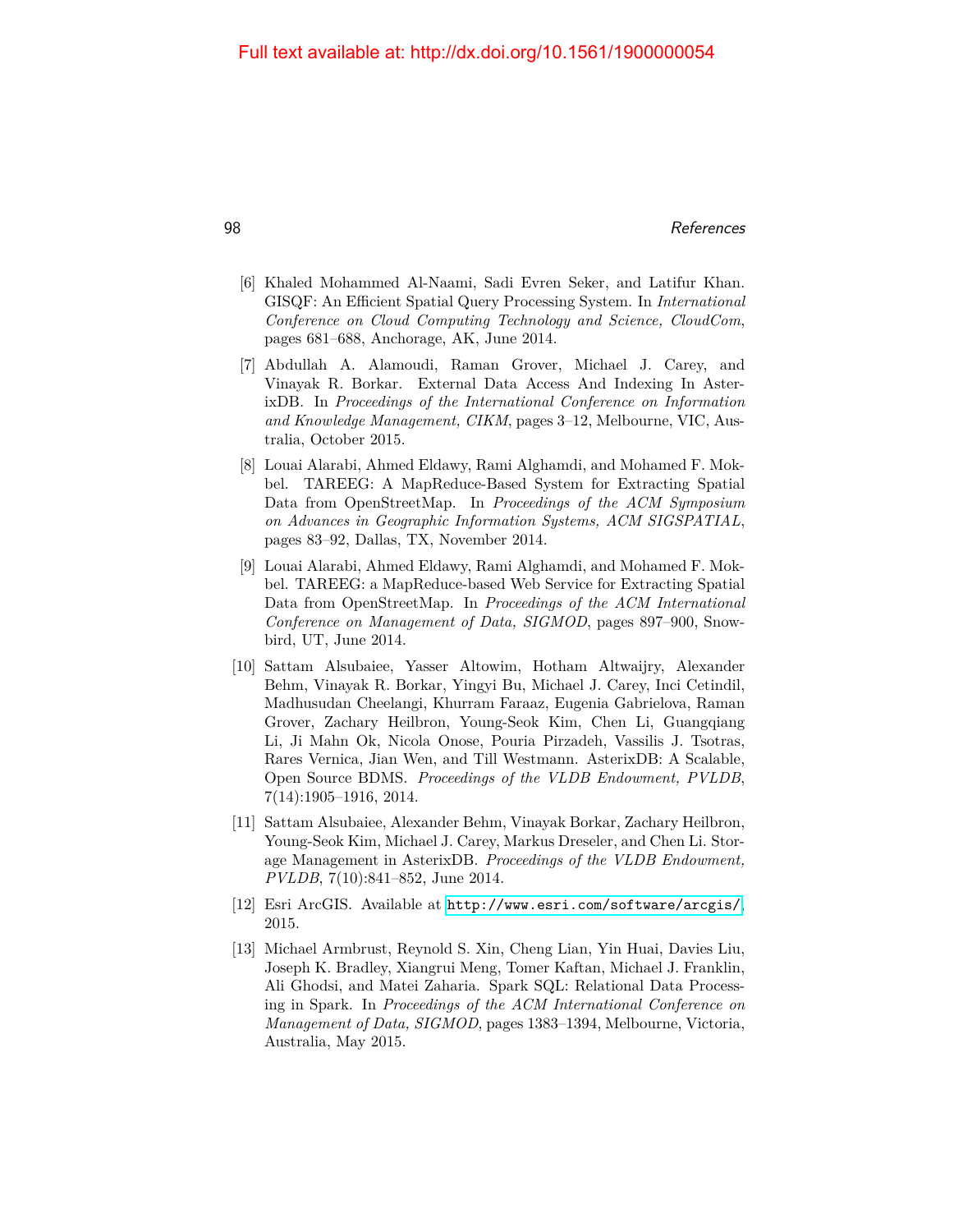- [14] Apache AsterixDB. Available at <http://asterixdb.apache.org>, 2015.
- <span id="page-19-0"></span>[15] A. Auchincloss, S. Gebreab, C. Mair, and A. Diez Roux. A Review of Spatial Methods in Epidemiology: 2000-2010. *Annual Review of Public Health*, 33:107–22, April 2012.
- [16] Shivnath Babu and Herodotos Herodotou. Massively Parallel Databases and MapReduce Systems. *Foundations and Trends*<sup>®</sup> in Databases, 5(1):1–104, 2013.
- <span id="page-19-1"></span>[17] Leilani Battle, Remco Chang, and Michael Stonebraker. Dynamic Prefetching of Data Tiles for Interactive Visualization. In *Proceedings of the ACM International Conference on Management of Data, SIGMOD*, pages 1363–1375, San Francisco, CA, June 2016.
- <span id="page-19-2"></span>[18] Peter Baumann, Andreas Dehmel, Paula Furtado, Roland Ritsch, and Norbert Widmann. The multidimensional database system rasdaman. In *Proceedings of the ACM International Conference on Management of Data, SIGMOD*, pages 575–577, Seattle, WA, June 1998.
- <span id="page-19-5"></span>[19] Peter Baumann, Andreas Dehmel, Paula Furtado, Roland Ritsch, and Norbert Widmann. Spatio-Temporal Retrieval with RasDaMan. In *Proceedings of the International Conference on Very Large Data Bases, VLDB*, pages 746–749, Edinburgh, Scotland, UK, September 1999.
- <span id="page-19-3"></span>[20] Peter Baumann, Paula Furtado, Roland Ritsch, and Norbert Widmann. Geo/Environmental and Medical Data Management in the RasDaMan System. In *Proceedings of the International Conference on Very Large Data Bases, VLDB*, pages 548–552, Athens, Greece, August 1997.
- <span id="page-19-4"></span>[21] Peter Baumann, Paula Furtado, Roland Ritsch, and Norbert Widmann. The RasDaMan Approach to Multidimensional Database Management. In *Proceedings of the ACM Symposium on Applied Computing, SAC*, pages 166–173, Sane Jose, CA, March 1997.
- [22] Bill Beauregard, Souri Das, Matt Perry, and Zhe Wu. Oracle Spatial and Graph: Benchmarking a Trillion Edges RDF Graph. Technical report, Oracle, November 2016.
- [23] Jon Louis Bentley. Multidimensional Binary Search Trees Used for Associative Searching. *Communications of the ACM*, 18(9):509–517, 1975.
- [24] Mark De Berg, Otfried Cheong, Marc Van Kreveld, and Mark Overmars. *Computational Geometry: Algorithms and Applications*. Springer, 2008.
- [25] Marsha J. Berger and Shahid H. Bokhari. A Partitioning Strategy for Nonuniform Problems on Multiprocessors. *IEEE Transactions on Computers*, C-36(5):570–580, May 1987.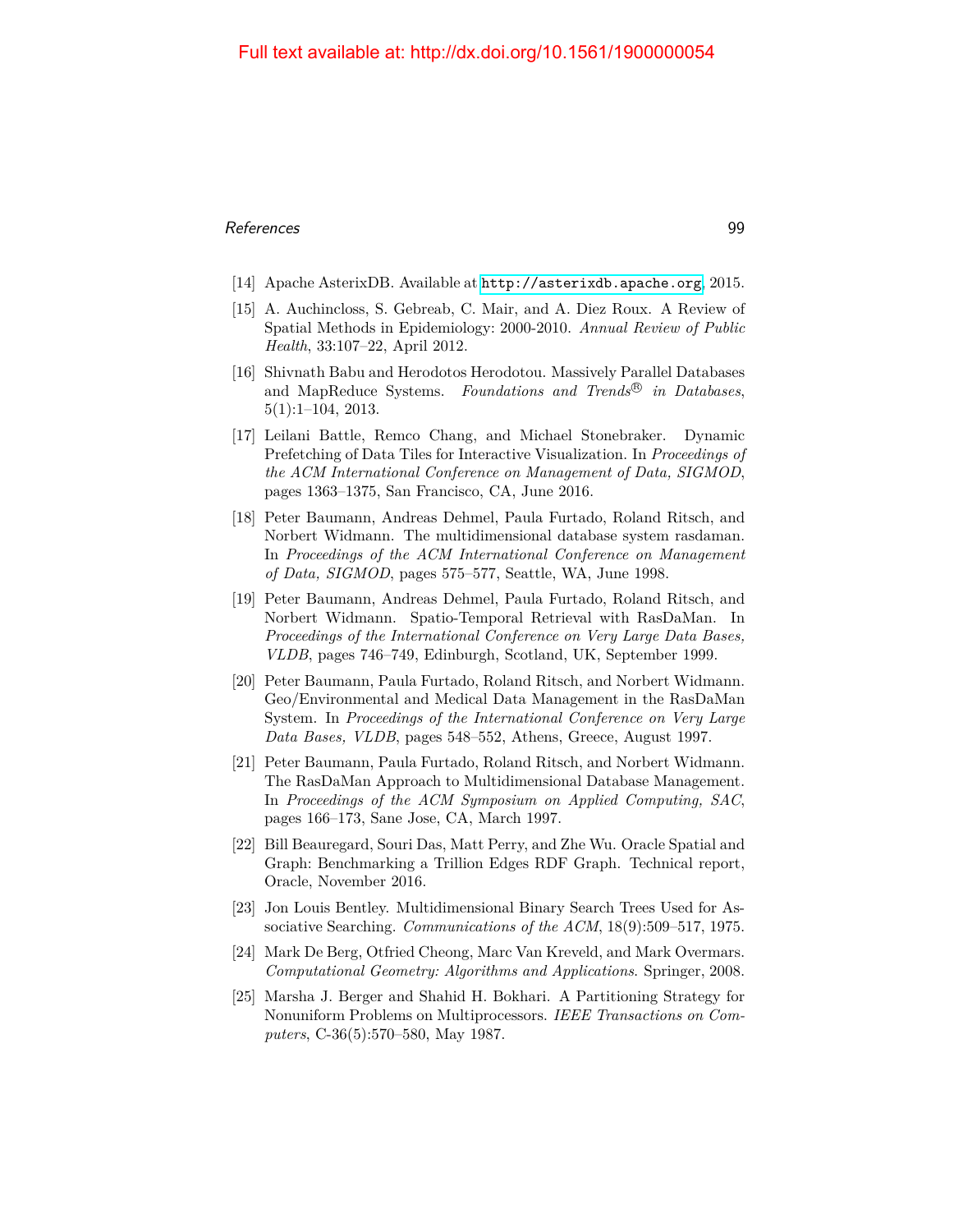- [26] Michael J. Carey, David J. DeWitt, Daniel Frank, M. Muralikrishna, Goetz Graefe, Joel E. Richardson, and Eugene J. Shekita. The Architecture of the EXODUS Extensible DBMS. In *Proceedings on the International Workshop on Object-oriented Database Systems*, pages 52–65, Pacific Grove, CA, 1986.
- <span id="page-20-3"></span>[27] Ariel Cary, Zhengguo Sun, Vagelis Hristidis, and Naphtali Rishe. Experiences on Processing Spatial Data with MapReduce. In *Proceedings of the International Conference on Scientific and Statistical Database Management, SSDBM*, pages 302–319, New Orleans, Louisiana, June 2009.
- [28] Ronnie Chaiken, Bob Jenkins, Per-Åke Larson, Bill Ramsey, Darren Shakib, Simon Weaver, and Jingren Zhou. SCOPE: Easy and Efficient Parallel Processing of Massive Data Sets. *Proceedings of the VLDB Endowment, PVLDB*, 1(2):1265–1276, 2008.
- <span id="page-20-1"></span>[29] Fay Chang, Jeffrey Dean, Sanjay Ghemawat, Wilson C. Hsieh, Deborah A. Wallach, Michael Burrows, Tushar Chandra, Andrew Fikes, and Robert E. Gruber. Bigtable: A Distributed Storage System for Structured Data. *ACM Transactions Computer Systems, TOCS*, 26(2), 2008.
- [30] Irving Cordova and Teng-Sheng Moh. DBSCAN on Resilient Distributed Datasets. In *International Conference on High Performance Computing Simulation, HPCS*, pages 531–540, Amsterdam, the Netherlands, July 2015.
- <span id="page-20-0"></span>[31] Jeffrey Dean and Sanjay Ghemawat. MapReduce: Simplified Data Processing on Large Clusters. *Communications of the ACM*, 51:107–113, 2008.
- [32] Jochen Van den Bercken, Bernhard Seeger, and Peter Widmayer. The Bulk Index Join: A Generic Approach to Processing Non-Equijoins. In *Proceedings of the International Conference on Data Engineering, ICDE*, page 257, Sydney, Australia, March 1999.
- [33] David J. DeWitt, Shahram Ghandeharizadeh, Donovan A. Schneider, Allan Bricker, Hui-I Hsiao, and Rick Rasmussen. The Gamma Database Machine Project. *IEEE Transactions on Knowledge and Data Engineering, TKDE*, 2(1):44–62, 1990.
- <span id="page-20-2"></span>[34] David J. DeWitt, Navin Kabra, Jun Luo, Jignesh M. Patel, and Jie-Bing Yu. Client-Server Paradise. In *Proceedings of the International Conference on Very Large Data Bases, VLDB*, pages 558–569, Santiago de Chile, Chile, September 1994.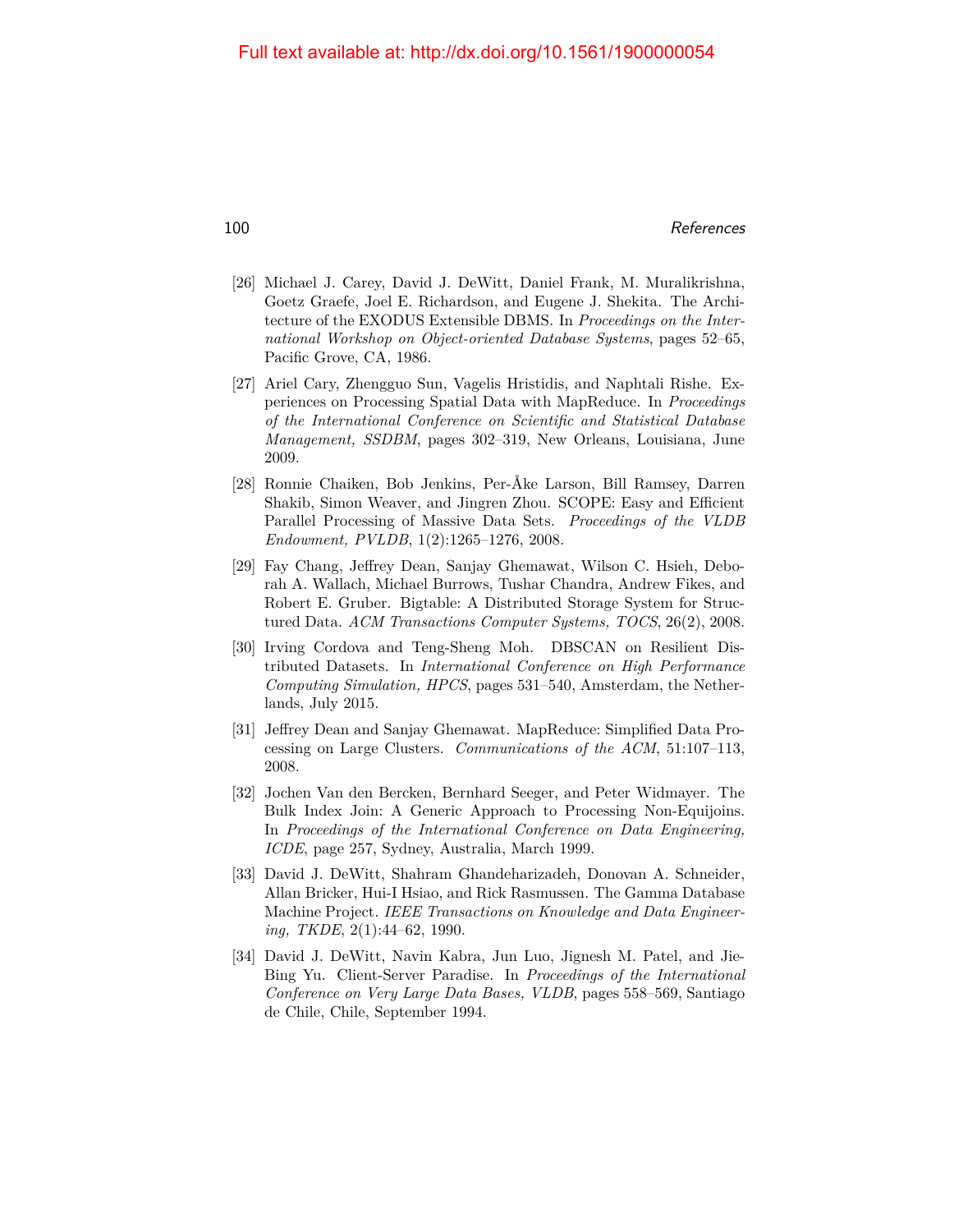#### References and the set of the set of the set of the set of the set of the set of the set of the set of the set of the set of the set of the set of the set of the set of the set of the set of the set of the set of the set o

- [35] Jens-Peter Dittrich and Bernhard Seeger. Data Redundancy and Duplicate Detection in Spatial Join Processing. In *Proceedings of the International Conference on Data Engineering, ICDE*, pages 535–546, San Diego, CA, February 2000.
- [36] Ahmed Eldawy. SpatialHadoop: Towards Flexible and Scalable Spatial Processing using MapReduce. In *The PhD Symposium in the International Conference on Management of Data, SIGMOD*, pages 46–50, Snowbird, UT, June 2014.
- <span id="page-21-6"></span>[37] Ahmed Eldawy, Saif Al-Harthi, Abdulhadi Alzaidy, Anas Daghistani, Sohaib Ghani, Saleh Basalamah, and Mohamed F. Mokbel. A Demonstration of Shahed: A MapReduce-based System for Querying and Visualizing Satellite Data. In *Proceedings of the International Conference on Data Engineering, ICDE*, pages 1444–1447, Seoul, Korea, April 2015.
- <span id="page-21-2"></span>[38] Ahmed Eldawy, Louai Alarabi, and Mohamed F. Mokbel. Spatial Partitioning Techniques in SpatialHadoop. In *Proceedings of the VLDB Endowment, PVLDB*, pages 1602–1605, Kohala Coast, HI, September 2015.
- <span id="page-21-4"></span>[39] Ahmed Eldawy, Mostafa Elganainy, Ammar Bakeer, Ahmed Abdelmotaleb, and Mohamed F. Mokbel. Sphinx: Distributed Execution of Interactive SQL Queries on Big Spatial Data. In *Proceedings of the ACM Symposium on Advances in Geographic Information Systems, ACM SIGSPATIAL*, pages 78:1–78:4, Seattle, WA, November 2015.
- <span id="page-21-5"></span>[40] Ahmed Eldawy, Yuan Li, Mohamed F. Mokbel, and Ravi Janardan. CG\_Hadoop: Computational Geometry in MapReduce. In *Proceedings of the ACM Symposium on Advances in Geographic Information Systems, ACM SIGSPATIAL*, pages 284–293, Orlando, FL, November 2013.
- <span id="page-21-1"></span>[41] Ahmed Eldawy and Mohamed F. Mokbel. A demonstration of spatialhadoop: An efficient mapreduce framework for spatial data. *Proceedings of the VLDB Endowment, PVLDB*, 6(12):1230–1233, 2013.
- [42] Ahmed Eldawy and Mohamed F. Mokbel. Pigeon: A Spatial MapReduce Language. In *Proceedings of the International Conference on Data Engineering, ICDE*, pages 1242–1245, Chicago, IL, March 2014.
- <span id="page-21-3"></span>[43] Ahmed Eldawy and Mohamed F. Mokbel. The Ecosystem of Spatial-Hadoop. *ACM SIGSPATIAL Special*, 6(3):3–10, 2014.
- <span id="page-21-0"></span>[44] Ahmed Eldawy and Mohamed F. Mokbel. SpatialHadoop: A MapReduce Framework for Spatial Data. In *Proceedings of the International Conference on Data Engineering, ICDE*, pages 1352–1363, Seoul, South Korea, April 2015.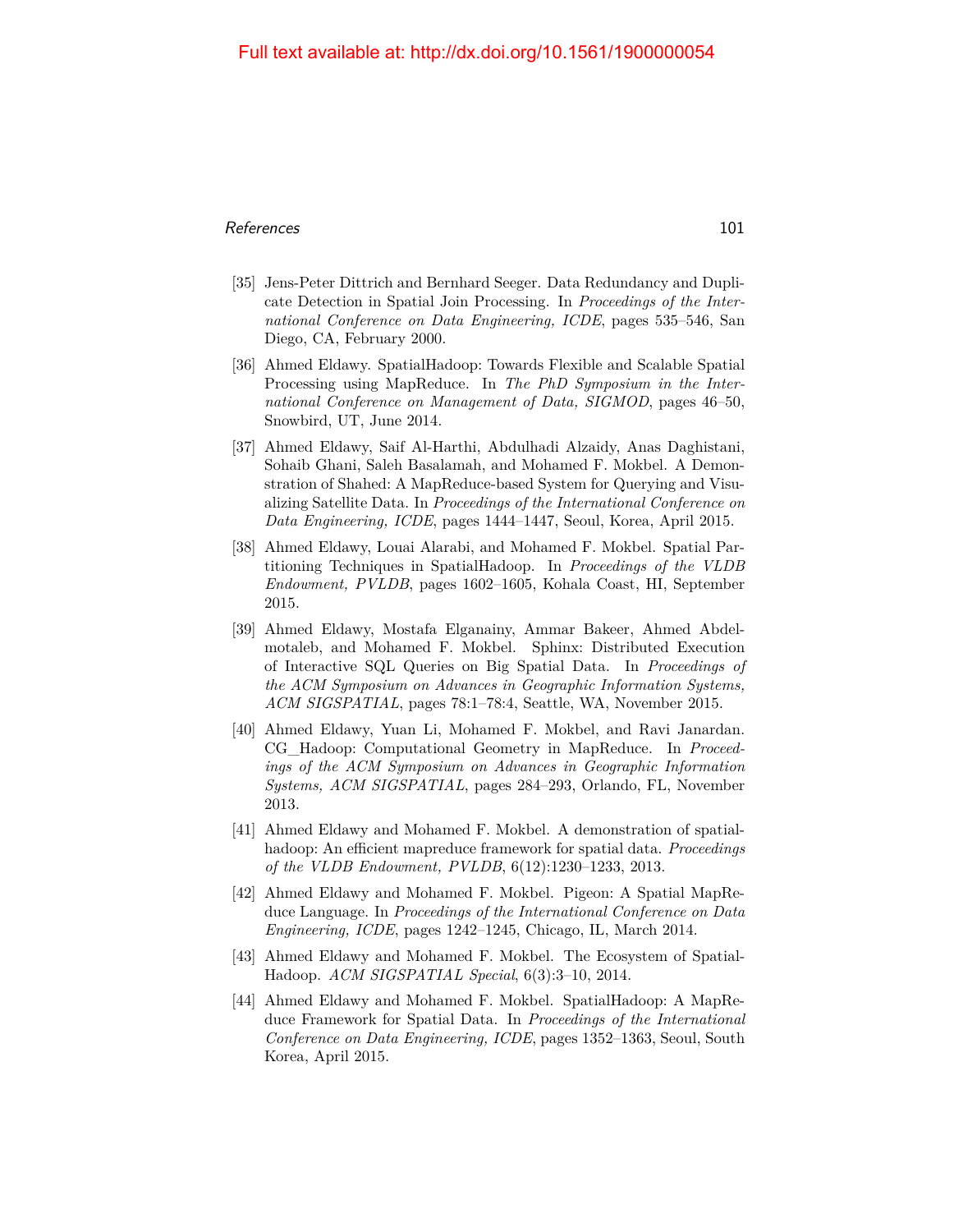- <span id="page-22-4"></span>[45] Ahmed Eldawy, Mohamed F. Mokbel, Saif Alharthi, Abdulhadi Alzaidy, Kareem Tarek, and Sohaib Ghani. SHAHED: A MapReduce-based System for Querying and Visualizing Spatio-temporal Satellite Data. In *Proceedings of the International Conference on Data Engineering, ICDE*, pages 1585–1596, Seoul, Korea, April 2015.
- <span id="page-22-3"></span>[46] Ahmed Eldawy, Mohamed F. Mokbel, and Christopher Jonathan. A Demonstration of HadoopViz: An Extensible MapReduce System for Visualizing Big Spatial Data. *Proceedings of the VLDB Endowment, PVLDB*, 8(12):1896–1907, 2015.
- [47] Ahmed Eldawy, Mohamed F. Mokbel, and Christopher Jonathan. HadoopViz: A MapReduce Framework for Extensible Visualization of Big Spatial Data. In *Proceedings of the International Conference on Data Engineering, ICDE*, pages 601–612, Helsinki, Finland, May 2015.
- [48] ESRI Tools for Hadoop. Available at [http://esri.github.io/](http://esri.github.io/gis-tools-for-hadoop/) [gis-tools-for-hadoop/](http://esri.github.io/gis-tools-for-hadoop/), 2015.
- [49] Martin Ester, Hans-Peter Kriegel, Jörg Sander, and Xiaowei Xu. A Density-Based Algorithm for Discovering Clusters in Large Spatial Databases with Noise. In *Proceedings of the International Conference on Knowledge Discovery and Data Mining, KDD*, pages 226–231, Portland, OR, 1996.
- <span id="page-22-0"></span>[50] James Faghmous and Vipin Kumar. *Spatio-Temporal Data Mining for Climate Data: Advances, Challenges, and Opportunities*. Advances in Data Mining, Springer, 2013.
- <span id="page-22-1"></span>[51] James H. Faghmous, Yashu Chamber, Shyam Boriah, Frode Vikebø, Stefan Liess, Michel dos Santos Mesquita, and Vipin Kumar. A Novel and Scalable Spatio-Temporal Technique for Ocean Eddy Monitoring. In *Proceedings of the Twenty-Sixth AAAI Conference on Artificial Intelligence, July 22-26, 2012, Toronto, Ontario, Canada.*, pages 281–287, Toronto, Ontario, Canada, July 2012.
- <span id="page-22-2"></span>[52] James H. Faghmous, Matthew Le, Muhammed Uluyol, Vipin Kumar, and Snigdhansu Chatterjee. A Parameter-Free Spatio-Temporal Pattern Mining Model to Catalog Global Ocean Dynamics. In *Proceedings of the IEEE International Conference on Data Mining, ICDM*, pages 151–160, Dallas, TX, December 2013.
- [53] Raphael A. Finkel and Jon Louis Bentley. Quad Trees: A Data Structure for Retrieval on Composite Keys. *Acta Informatica*, 4(1):1–9, 1974.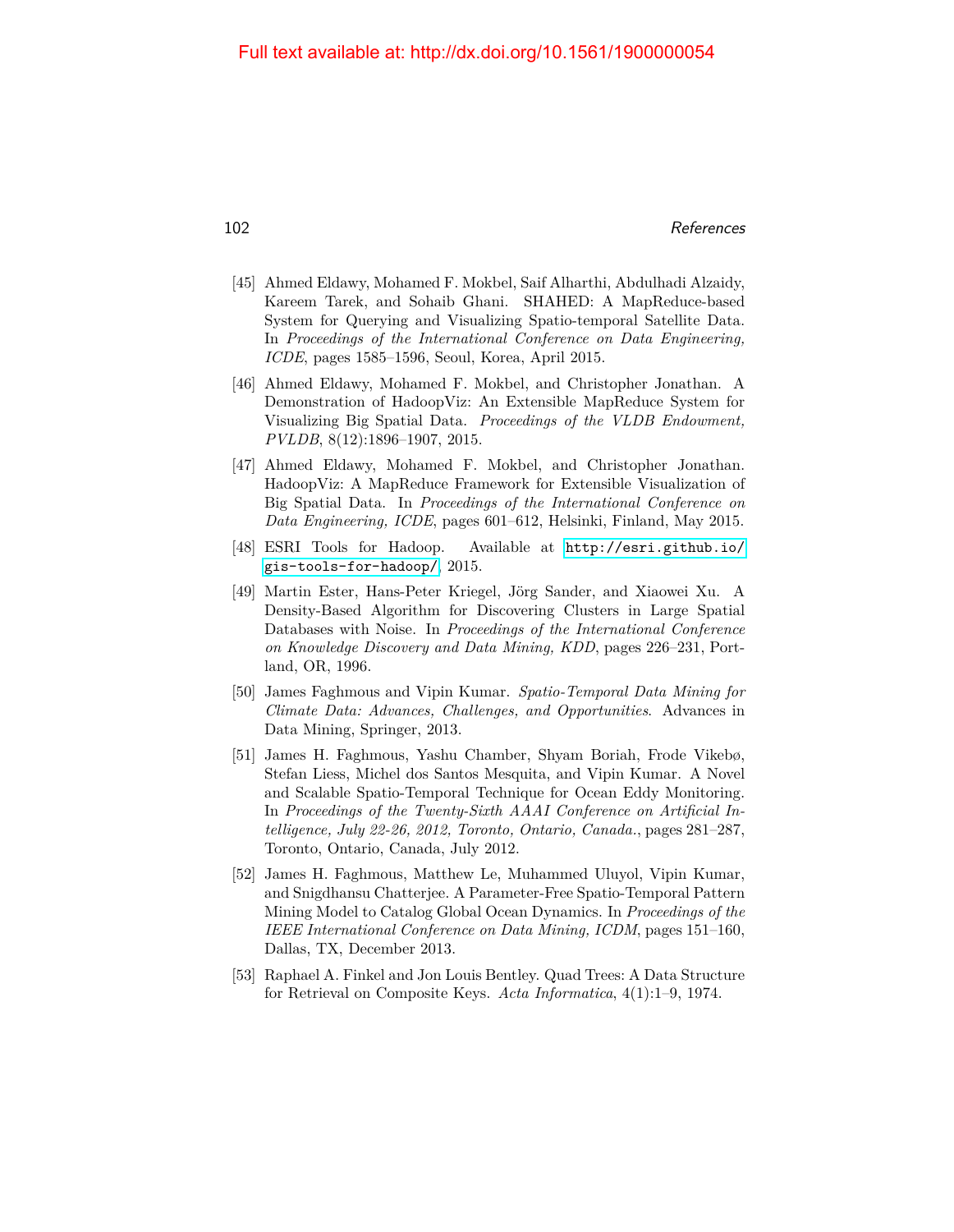#### References and the set of the set of the set of the set of the set of the set of the set of the set of the set of the set of the set of the set of the set of the set of the set of the set of the set of the set of the set o

- <span id="page-23-4"></span>[54] Anthony Fox, Chris Eichelberger, James Hughes, and Skylar Lyon. Spatio-temporal Indexing in Non-relational Distributed Databases. In *Proceedings of the IEEE International Conference on Big Data*, pages 291–299, Santa Clara, CA, October 2013.
- [55] GeoMesa. Available at <http://www.geomesa.org/>, 2015.
- [56] GeoTrellis. Available at <http://geotrellis.io/>, 2015.
- [57] Sanjay Ghemawat, Howard Gobioff, and Shun-Tak Leung. The Google File System. In *Proceedings of the Nineteenth ACM Symposium on Operating Systems Principles, SOSP*, pages 29–43, Bolton Landing, NY, October 2003.
- <span id="page-23-0"></span>[58] GnipBlog. Available at [https://blog.gnip.com/tag/](https://blog.gnip.com/tag/geotagged-tweets/) [geotagged-tweets/](https://blog.gnip.com/tag/geotagged-tweets/), 2014.
- [59] Google Maps APIs. Available at [https://developers.google.com/](https://developers.google.com/maps/) [maps/](https://developers.google.com/maps/), 2016.
- <span id="page-23-6"></span>[60] Himanshu Gupta, Bhupesh Chawda, Sumit Negi, Tanveer A. Faruquie, L. V. Subramaniam, and Mukesh Mohania. Processing Multi-way Spatial Joins on Map-reduce. In *Proceedings of the International Conference on Extending Database Technology, EDBT*, pages 113–124, Genoa, Italy, March 2013.
- <span id="page-23-3"></span>[61] Ralf Hartmut Güting and Jiamin Lu. Parallel SECONDO: Scalable Query Processing in the Cloud for Non-Standard Applications. *ACM SIGSPATIAL Special*, 6(2):3–10, 2014.
- [62] Antonin Guttman. R-Trees: A Dynamic Index Structure for Spatial Searching. In *Proceedings of the ACM International Conference on Management of Data, SIGMOD*, pages 47–57, Boston, MA, June 1984.
- <span id="page-23-1"></span>[63] Apache Hadoop. Available at <http://hadoop.apache.org/>, 2015.
- [64] Lilian Harada, Miyuki Nakano, Masaru Kitsuregawa, and Mikio Takagi. Query Processing for Multi-Attribute Clustered Records. In *Proceedings of the International Conference on Very Large Data Bases, VLDB*, pages 59–70, Queensland, Australia, August 1990.
- <span id="page-23-2"></span>[65] HBase. Available at <http://hbase.apache.org/>, 2015.
- <span id="page-23-5"></span>[66] Yaobin He, Haoyu Tan, Wuman Luo, Shengzhong Feng, and Jianping Fan. MR-DBSCAN: A Scalable MapReduce-based DBSCAN Algorithm for Heavily Skewed Data. *Frontiers of Computer Science*, 8(1):83–99, 2014.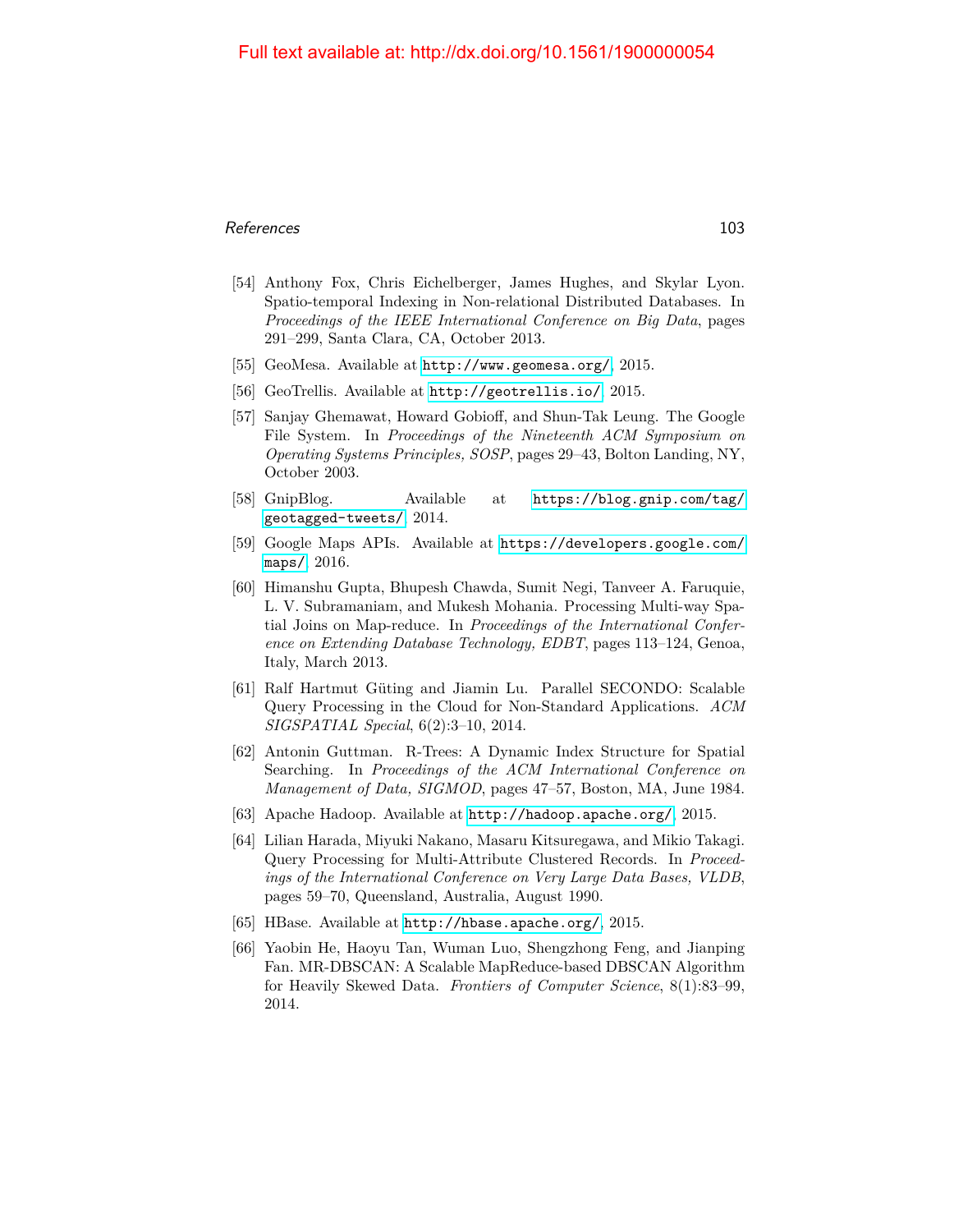- <span id="page-24-0"></span>[67] Telescope Hubbel Site: Hubble Essentials: Quick Facts. Available at [http://hubblesite.org/the\\_telescope/hubble\\_essentials/](http://hubblesite.org/the_telescope/hubble_essentials/quick_facts.php) [quick\\_facts.php](http://hubblesite.org/the_telescope/hubble_essentials/quick_facts.php), 2015.
- <span id="page-24-3"></span>[68] Michael Isard, Mihai Budiu, Yuan Yu, Andrew Birrell, and Dennis Fetterly. Dryad: Distributed Data-Parallel Programs from Sequential Building Blocks. In *Proceedings of the ACM SIGOPS/EuroSys European Conference on Computer Systems*, pages 59–72, Lisbon, Portugal, March 2007.
- <span id="page-24-6"></span>[69] Ameet Kini and Rob Emanuele. Geotrellis: Adding Geospatial Capabilities to Spark. Available at [http://spark-summit.org/2014/talk/](http://spark-summit.org/2014/talk/geotrellis-adding-geospatial-capabilities-to-spark) [geotrellis-adding-geospatial-capabilities-to-spark](http://spark-summit.org/2014/talk/geotrellis-adding-geospatial-capabilities-to-spark), 2014.
- <span id="page-24-2"></span>[70] Marcel Kornacker, Alexander Behm, Victor Bittorf, Taras Bobrovytsky, Casey Ching, Alan Choi, Justin Erickson, Martin Grund, Daniel Hecht, Matthew Jacobs, Ishaan Joshi, Lenni Kuff, Dileep Kumar, Alex Leblang, Nong Li, Ippokratis Pandis, Henry Robinson, David Rorke, Silvius Rus, John Russell, Dimitris Tsirogiannis, Skye Wanderman-Milne, and Michael Yoder. Impala: A Modern, Open-Source SQL Engine for Hadoop. In *Proceedings of the International Conference on Innovative Data Systems Research, CIDR*, Asilomar, CA, January 2015.
- <span id="page-24-7"></span>[71] Ravi Kothuri and Siva Ravada. Oracle spatial, geometries. In *Encyclopedia of GIS.*, pages 821–826. Springer, 2008.
- [72] Scott T. Leutenegger, Mario A. Lopez, and Jeffrey M. Edgington. STR: A Simple and Efficient Algorithm for R-Tree Packing. In *Proceedings of the International Conference on Data Engineering, ICDE*, pages 497– 506, Birmingham U.K., April 1997.
- <span id="page-24-5"></span>[73] Haojun Liao, Jizhong Han, and Jinyun Fang. Multi-dimensional Index on Hadoop Distributed File System. In *International Conference on Networking, Architecture, and Storage, ICNAS*, pages 240–249, Macau, China, July 2010.
- [74] Ming-Ling Lo and Chinya V. Ravishankar. Spatial hash-joins. In *Proceedings of the ACM International Conference on Management of Data, SIGMOD*, pages 247–258, Montreal, Canada, June 1996.
- <span id="page-24-1"></span>[75] MODIS Land Products Quality Assurance Tutorial: Part:1. Available at [https://lpdaac.usgs.gov/sites/default/files/public/](https://lpdaac.usgs.gov/sites/default/files/public/modis/docs/MODIS_LP_QA_Tutorial-1.pdf) [modis/docs/MODIS\\_LP\\_QA\\_Tutorial-1.pdf](https://lpdaac.usgs.gov/sites/default/files/public/modis/docs/MODIS_LP_QA_Tutorial-1.pdf), 2012.
- <span id="page-24-4"></span>[76] Jiamin Lu and Ralf Hartmut Güting. Parallel Secondo: Boosting Database Engines with Hadoop. In *International Conference on Parallel and Distributed Systems, ICPADS*, pages 738 –743, Singapore, December 2012.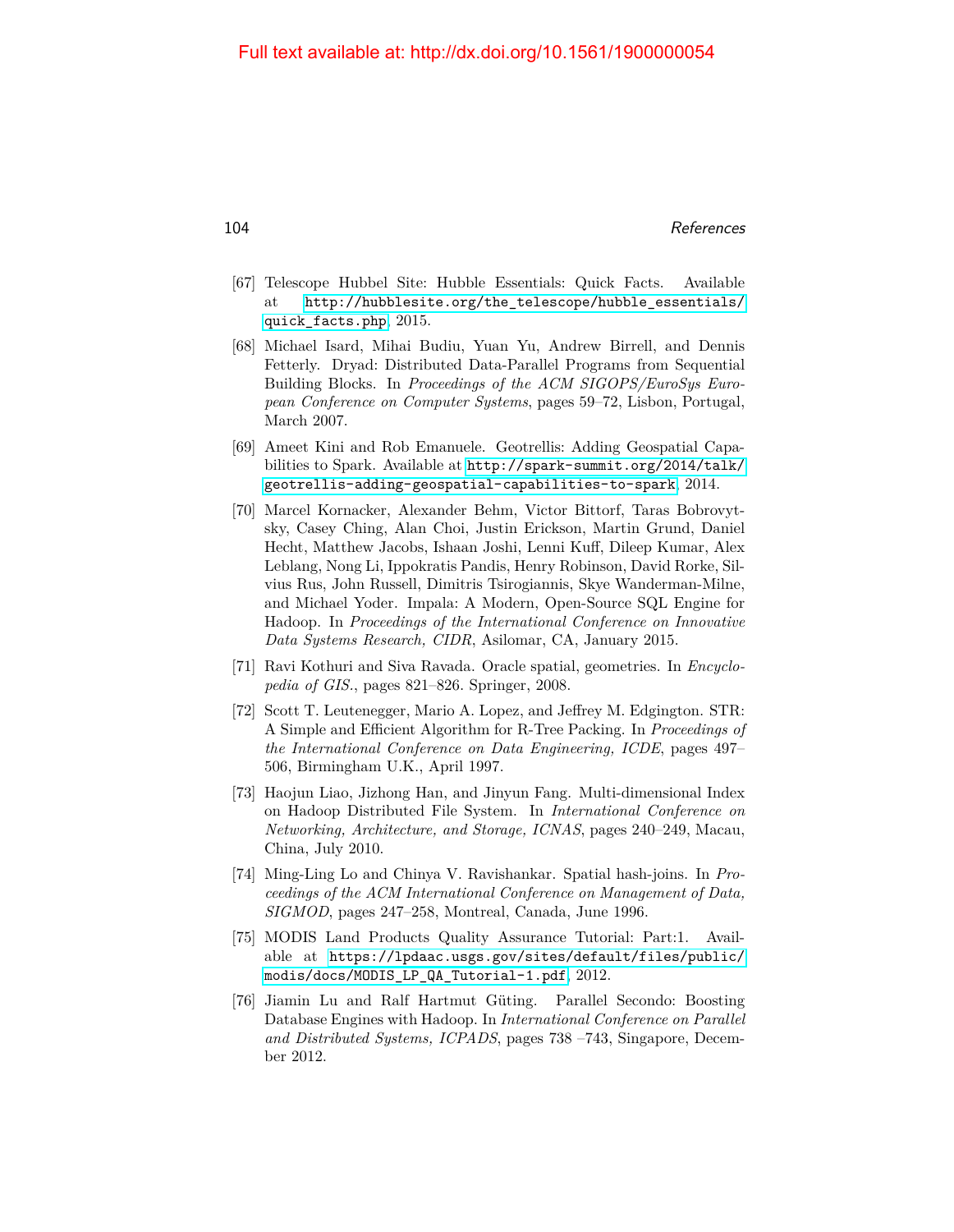#### References and the set of the set of the set of the set of the set of the set of the set of the set of the set of the set of the set of the set of the set of the set of the set of the set of the set of the set of the set o

- <span id="page-25-1"></span>[77] Jiamin Lu and Ralf Hartmut Güting. Parallel SECONDO: Practical and Efficient Mobility Data Processing in the Cloud. In *Proceedings of the IEEE International Conference on Big Data*, pages 17–25, Santa Clara, CA, October 2013.
- <span id="page-25-2"></span>[78] Jiamin Lu and Ralf Hartmut Güting. Parallel SECONDO: A Practical System for Large-Scale Processing of Moving Objects. In *Proceedings of the International Conference on Data Engineering, ICDE*, pages 1190– 1193, Chicago, IL, April 2014.
- <span id="page-25-0"></span>[79] Peng Lu, Gang Chen, Beng Chin Ooi, Hoang Tam Vo, and Sai Wu. ScalaGiST: Scalable Generalized Search Trees for MapReduce Systems. *Proceedings of the VLDB Endowment, PVLDB*, 7(14):1797–1808, 2014.
- <span id="page-25-4"></span>[80] Wei Lu, Yanyan Shen, Su Chen, and Beng Chin Ooi. Efficient Processing of k Nearest Neighbor Joins using MapReduce. *Proceedings of the VLDB Endowment, PVLDB*, 5(10):1016–1027, 2012.
- <span id="page-25-5"></span>[81] Qiang Ma, Bin Yang, Weining Qian, and Aoying Zhou. Query Processing of Massive Trajectory Data Based on MapReduce. In *International Workshop on Cloud Data Management, CloudDB*, pages 9–16, HongKong, China, October 2009.
- [82] James MacQueen. Some Methods for Classification and Analysis of Multivariate Observations. In *Proceedings of the 5th Berkeley Symposium on Mathematical Statistics and Probability*, pages 281–297, Berkeley, CA, June 1967.
- <span id="page-25-6"></span>[83] Amr Magdy, Louai Alarabi, Saif Al-Harthi, Mashaal Musleh, Thanaa Ghanem, Sohaib Ghani, and Mohamed F. Mokbel. Taghreed: A System for Querying, Analyzing, and Visualizing Geotagged Microblogs. In *Proceedings of the ACM Symposium on Advances in Geographic Information Systems, ACM SIGSPATIAL*, pages 163–172, Dallas, TX, November 2014.
- <span id="page-25-7"></span>[84] Amr Magdy, Louai Alarabi, Saif Al-Harthi, Mashaal Musleh, Thanaa M. Ghanem, Sohaib Ghani, Saleh Basalamah, and Mohamed F. Mokbel. Demonstration of Taghreed: A System for Querying, Analyzing, and Visualizing Geotagged Microblogs. In *Proceedings of the International Conference on Data Engineering, ICDE*, pages 1416–1419, Seoul, South Korea, April 2015.
- <span id="page-25-3"></span>[85] James Manyika, Michael Chui, Brad Brown, Jacques Bughin, Richard Dobbs, Charles Roxburgh, and Angela Hung Byers. Big data: The Next Frontier for Innovation, Competition, and Productivity. Technical report, McKinsey Global Institute, June 2011.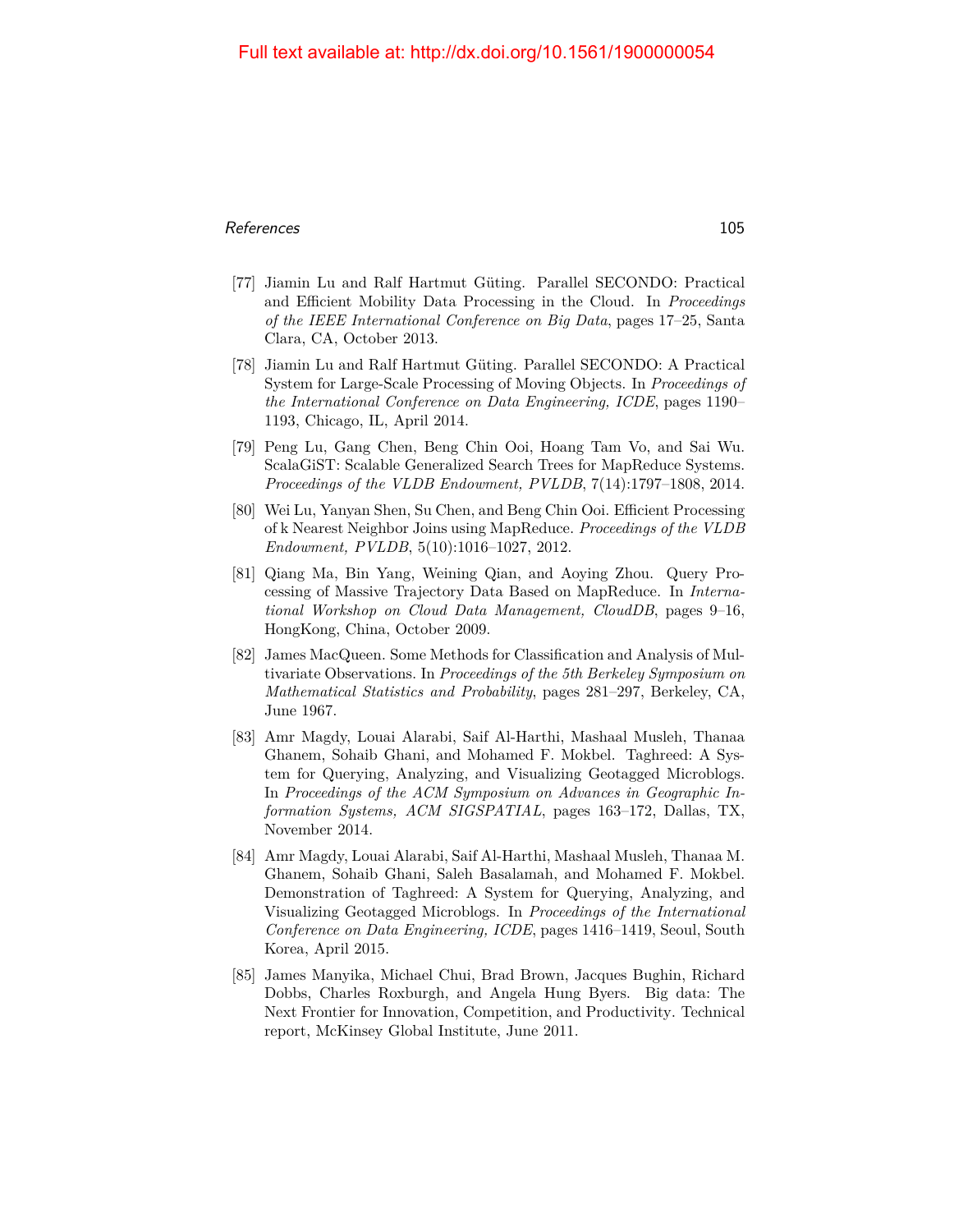- <span id="page-26-0"></span>[86] Henry Markram. The Blue Brain Project. *Nature Reviews Neuroscience*, 7(2):153–160, 2006.
- <span id="page-26-2"></span>[87] Sergey Melnik, Andrey Gubarev, Jing Jing Long, Geoffrey Romer, Shiva Shivakumar, Matt Tolton, and Theo Vassilakis. Dremel: Interactive Analysis of Web-Scale Datasets. *Proceedings of the VLDB Endowment, PVLDB*, 3(1):330–339, 2010.
- <span id="page-26-1"></span>[88] Sergey Melnik, Andrey Gubarev, Jing Jing Long, Geoffrey Romer, Shiva Shivakumar, Matt Tolton, and Theo Vassilakis. Dremel: Interactive Analysis of Web-scale Datasets. *Communications of the ACM*, 54(6):114–123, 2011.
- [89] Todd Mostak. An Overview of MapD (Massively Parallel Database). Technical report, Harvard University, Cambridge, MA, 2014.
- <span id="page-26-5"></span>[90] Jan Kristof Nidzwetzki and Ralf Hartmut Güting. Distributed SEC-ONDO: A Highly Available and Scalable System for Spatial Data Processing. In *Proceedings of the International Symposium on Advances in Spatial and Temporal Databases, SSTD*, pages 491–496, Kong Kong, China, August 2015.
- <span id="page-26-4"></span>[91] Shoji Nishimura, Sudipto Das, Divyakant Agrawal, and Amr El Abbadi. MD-HBase: A Scalable Multi-dimensional Data Infrastructure for Location Aware Services. In *Proceedings of the International Conference on Mobile Data Management, MDM*, pages 7–16, Luleå, Sweden, June 2011.
- <span id="page-26-3"></span>[92] Shoji Nishimura, Sudipto Das, Divyakant Agrawal, and Amr El Abbadi. MD-HBase: Design and Implementation of an Elastic Data Infrastructure for Cloud-scale Location Services. *Distributed and Parallel Databases, DAPD*, 31(2):289–319, 2013.
- [93] Open Geospatial Consortium. Available at [http://www.](http://www.opengeospatial.org/) [opengeospatial.org/](http://www.opengeospatial.org/), 2015.
- [94] Christopher Olston, Benjamin Reed, Utkarsh Srivastava, Ravi Kumar, and Andrew Tomkins. Pig Latin: A Not-so-foreign Language for Data Processing. In *Proceedings of the ACM International Conference on Management of Data, SIGMOD*, pages 1099–1110, Vancouver, BC, June 2008.
- [95] Jignesh Patel and David DeWitt. Partition Based Spatial-Merge Join. In *Proceedings of the ACM International Conference on Management of Data, SIGMOD*, pages 259–270, June 1996.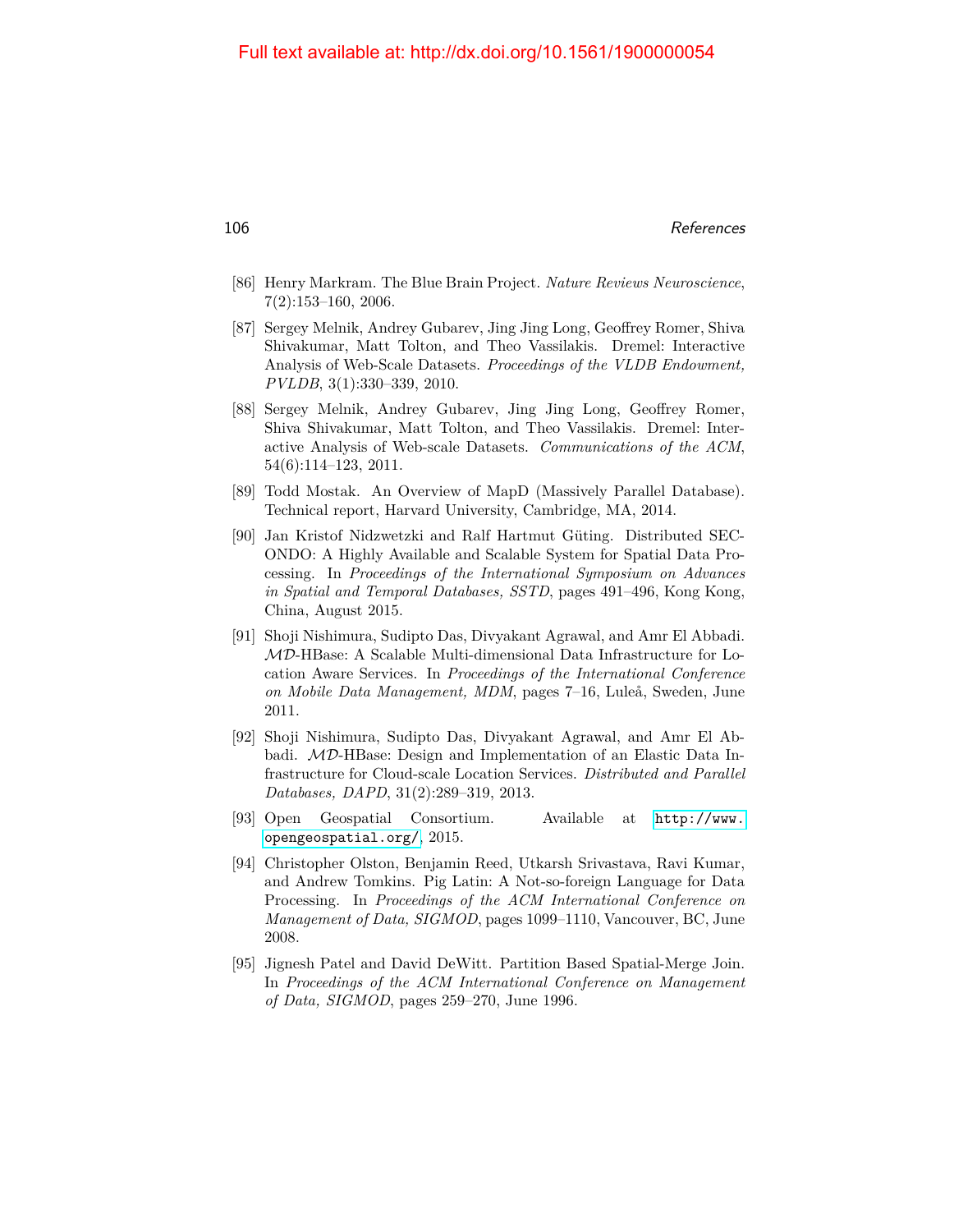#### References and the set of the set of the set of the set of the set of the set of the set of the set of the set of the set of the set of the set of the set of the set of the set of the set of the set of the set of the set o

- <span id="page-27-3"></span>[96] Jignesh M. Patel, Jie-Bing Yu, Navin Kabra, Kristin Tufte, Biswadeep Nag, Josef Burger, Nancy E. Hall, Karthikeyan Ramasamy, Roger Lueder, Curt J. Ellmann, Jim Kupsch, Shelly Guo, David J. DeWitt, and Jeffrey F. Naughton. Building a Scaleable Geo-Spatial DBMS: Technology, Implementation, and Evaluation. In *Proceedings of the ACM International Conference on Management of Data, SIGMOD*, pages 336–347, Tucson, AZ, May 1997.
- <span id="page-27-0"></span>[97] Linda Williams Pickle, Martha Szczur, Denise Lewis, , and David G. Stinchcomb. The Crossroads of GIS and Health Information: A Workshop on Developing a Research Agenda to Improve Cancer Control. *International Journal of Health Geographics*, 5(1):51, 2006.
- <span id="page-27-4"></span>[98] Gary Planthaber, Michael Stonebraker, and James Frew. EarthDB: Scalable Analysis of MODIS Data using SciDB. In *Proceedings of the ACM SIGSPATIAL International Workshop on Analytics for Big Geospatial Data, BigSpatial*, pages 11–19, Redondo Beach, CA, November 2012.
- <span id="page-27-5"></span>[99] PostGIS. Available at <http://postgis.net/>, 2015.
- <span id="page-27-1"></span>[100] Jagan Sankaranarayanan, Hanan Samet, Benjamin E. Teitler, and Michael D. Lieand Jon Sperling. TwitterStand: News in Tweets. In *Proceedings of the ACM Symposium on Advances in Geographic Information Systems, ACM SIGSPATIAL*, pages 42–51, Seattle, WA, November 2009.
- [101] Mohamed Sarwat. Interactive and Scalable Exploration of Big Spatial Data - A Data Management Perspective. In *Proceedings of the International Conference on Mobile Data Management, MDM*, pages 263–270, Pittsburgh, PA, June 2015.
- <span id="page-27-2"></span>[102] Sentinel-2. Available at [https://sentinel.esa.int/web/sentinel/](https://sentinel.esa.int/web/sentinel/missions/sentinel-2) [missions/sentinel-2](https://sentinel.esa.int/web/sentinel/missions/sentinel-2), 2016.
- [103] Shahed Web Interface. Available at <http://shahed.cs.umn.edu/>, 2015.
- [104] Juwei Shi, Yunjie Qiu, Umar Farooq Minhas, Limei Jiao, Chen Wang, Berthold Reinwald, and Fatma Özcan. Clash of the Titans: MapReduce vs. Spark for Large Scale Data Analytics. *Proceedings of the VLDB Endowment, PVLDB*, 8(13):2110–2121, 2015.
- [105] Konstantin Shvachko, Hairong Kuang, Sanjay Radia, and Robert Chansler. The Hadoop Distributed File System. In *IEEE Symposium on Mass Storage Systems and Technologies, MSST*, pages 1–10, Incline Villiage, NV, May 2010.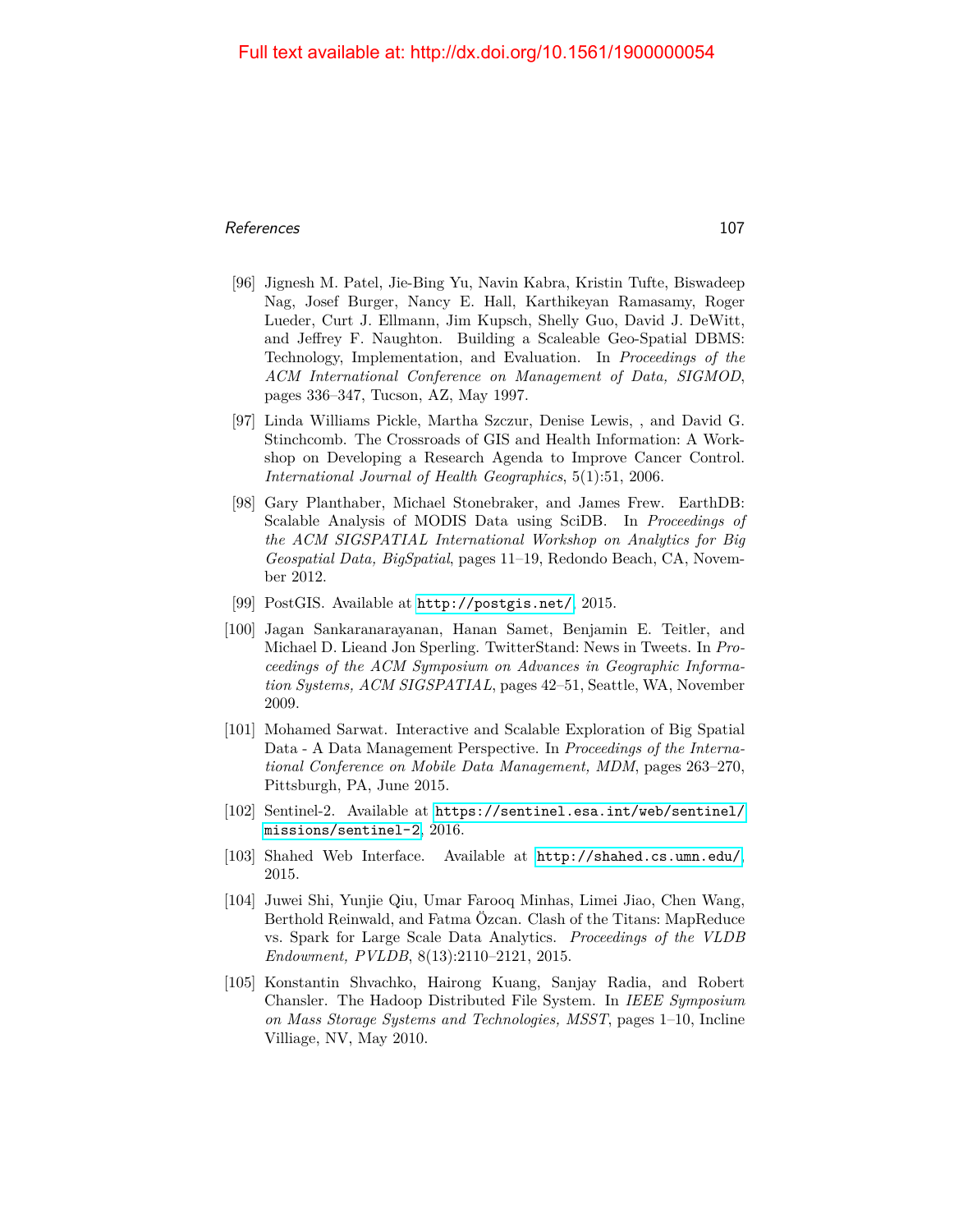- [106] Simple Feature Access standard by OGC. Available at [http://www.](http://www.opengeospatial.org/standards/sfa) [opengeospatial.org/standards/sfa](http://www.opengeospatial.org/standards/sfa), 2015.
- [107] James W. Stamos and Honesty C. Young. A symmetric fragment and replicate algorithm for distributed joins. *IEEE Transactions on Parallel and Distributed Systems, TPDS*, 4(12):1345–1354, 1993.
- <span id="page-28-4"></span>[108] Michael Stonebraker, Daniel J. Abadi, Adam Batkin, Xuedong Chen, Mitch Cherniack, Miguel Ferreira, Edmond Lau, Amerson Lin, Samuel Madden, Elizabeth J. O'Neil, Patrick E. O'Neil, Alex Rasin, Nga Tran, and Stanley B. Zdonik. C-Store: A Column-oriented DBMS. In *Proceedings of the International Conference on Very Large Data Bases, VLDB*, pages 553–564, Trondheim, Norway, August 2005.
- [109] Michael Stonebraker, Paul Brown, Alex Poliakov, and Suchi Raman. The Architecture of SciDB. In *Proceedings of the International Conference on Scientific and Statistical Database Management, SSDBM*, pages 1–16, Portland, OR, June 2011.
- <span id="page-28-5"></span>[110] Michael Stonebraker, Paul Brown, Donghui Zhang, and Jacek Becla. SciDB: A Database Management System for Applications with Complex Analytics. *Computing in Science and Engineering*, 15(3):54–62, 2013.
- <span id="page-28-1"></span>[111] Farhan Tauheed, Laurynas Biveinis, Thomas Heinis, Felix Schürmann, Henry Markram, and Anastasia Ailamaki. Accelerating range queries for brain simulations. In *Proceedings of the International Conference on Data Engineering, ICDE*, pages 941–952, Washington D.C., April 2012.
- <span id="page-28-2"></span>[112] Yonette F. Thomas, Douglas Richardson, and Ivan Cheung. *Geography and Drug Addiction*. Springer Verlag, 2009.
- <span id="page-28-3"></span>[113] Ashish Thusoo, Joydeep Sarma Sen, Namit Jain, Zheng Shao, Prasad Chakka, Suresh Anthony, Hao Liu, Pete Wyckoff, and Raghotham Murthy. Hive: A Warehousing Solution over a Map-Reduce Framework. *Proceedings of the VLDB Endowment, PVLDB*, pages 1626–1629, 2009.
- <span id="page-28-0"></span>[114] Twitter. The About webpage. Available at [https://about.twitter.](https://about.twitter.com/company) [com/company](https://about.twitter.com/company), 2015.
- <span id="page-28-6"></span>[115] Jacob VanderPlas, Emad Soroush, K. Simon Krughoff, and Magdalena Balazinska. Squeezing a Big Orange into Little Boxes: The AscotDB System for Parallel Processing of Data on a Sphere. *IEEE Data Engineering Bulletin*, 36(4):11–20, 2013.
- [116] Hoang Vo, Ablimit Aji, and Fusheng Wang. SATO: A Spatial Data Partitioning Framework for Scalable Query Processing. In *Proceedings of the ACM Symposium on Advances in Geographic Information Systems, ACM SIGSPATIAL*, pages 545–548, Dallas, TX, November 2014.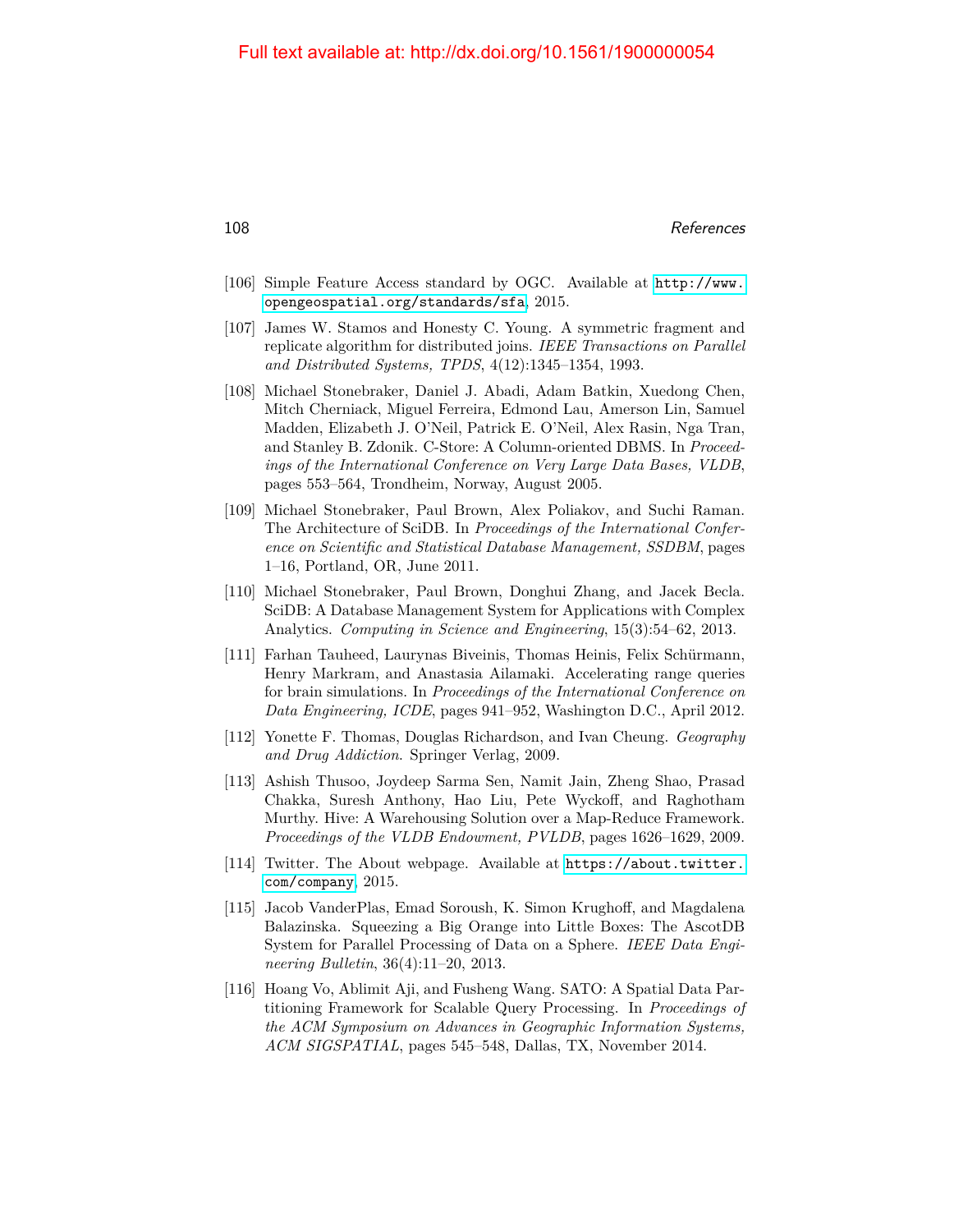#### References and the set of the set of the set of the set of the set of the set of the set of the set of the set of the set of the set of the set of the set of the set of the set of the set of the set of the set of the set o

- <span id="page-29-6"></span>[117] Huy T. Vo, Jonathan Bronson, Brian Summa, João Luiz Dihl Comba, Juliana Freire, Bill Howe, Valerio Pascucci, and Cláudio T. Silva. Parallel Visualization on Large Clusters using MapReduce. In *IEEE Symposium on Large Data Analysis and Visualization, LDAV*, pages 81–88, Providence, Rhode Island, October 2011.
- <span id="page-29-1"></span>[118] Skye Wanderman-Milne and Nong Li. Runtime Code Generation in Cloudera Impala. *IEEE Data Engineering Bulletin*, 37(1):31–37, 2014.
- [119] Fusheng Wang, Ablimit Aji, and Hoang Vo. High Performance Spatial Queries for Spatial Big Data: From Medical Imaging to GIS. *ACM SIGSPATIAL Special*, 6(3):11–18, 2014.
- <span id="page-29-7"></span>[120] Guozhang Wang, Marcos Antonio Vaz Salles, Benjamin Sowell, Xun Wang, Tuan Cao, Alan J. Demers, Johannes Gehrke, and Walker M. White. Behavioral Simulations in MapReduce. *Proceedings of the VLDB Endowment, PVLDB*, 3(1):952–963, 2010.
- <span id="page-29-5"></span>[121] Kai Wang, Jizhong Han, Bibo Tu, Jiao Dai amd Wei Zhou, and Xuan Song. Accelerating Spatial Data Processing with MapReduce. In *International Conference on Parallel and Distributed Systems, ICPADS*, pages 229–236, Shanghai, China, December 2010.
- <span id="page-29-2"></span>[122] Randall T. Whitman, Michael B. Park, Sarah A. Ambrose, and Erik G. Hoel. Spatial Indexing and Analytics on Hadoop. In *Proceedings of the ACM Symposium on Advances in Geographic Information Systems, ACM SIGSPATIAL*, pages 73–82, Dallas, TX, November 2014.
- <span id="page-29-0"></span>[123] European XFEL: The Data Challenge. Available at [http:](http://www.eiroforum.org/activities/scientific_highlights/201209_XFEL/index.html) [//www.eiroforum.org/activities/scientific\\_highlights/](http://www.eiroforum.org/activities/scientific_highlights/201209_XFEL/index.html) [201209\\_XFEL/index.html](http://www.eiroforum.org/activities/scientific_highlights/201209_XFEL/index.html), September 2012.
- <span id="page-29-3"></span>[124] Dong Xie, Feifei Li, Bin Yao, Gefei Li, Liang Zhou, and Minyi Guo. Simba: Efficient In-Memory Spatial Analytics. In *Proceedings of the ACM International Conference on Management of Data, SIGMOD*, pages 1071–1085, June 2016.
- <span id="page-29-8"></span>[125] Simin You, Jianting Zhang, and Le Gruenwald. Large-scale spatial join query processing in Cloud. In *International Workshop on Cloud Data Management, CloudDM, in Conjunction with the IEEE International Conference on Data Engineering, ICDE*, pages 34–41, Seoul, South Korea, April 2015.
- <span id="page-29-4"></span>[126] Jia Yu, Mohamed Sarwat, and Jinxuan Wu. GeoSpark: A Cluster Computing Framework for Processing Large-Scale Spatial Data. In *Proceedings of the ACM Symposium on Advances in Geographic Information Systems, ACM SIGSPATIAL*, pages 70:1–70:4, Seattle, WA, November 2015.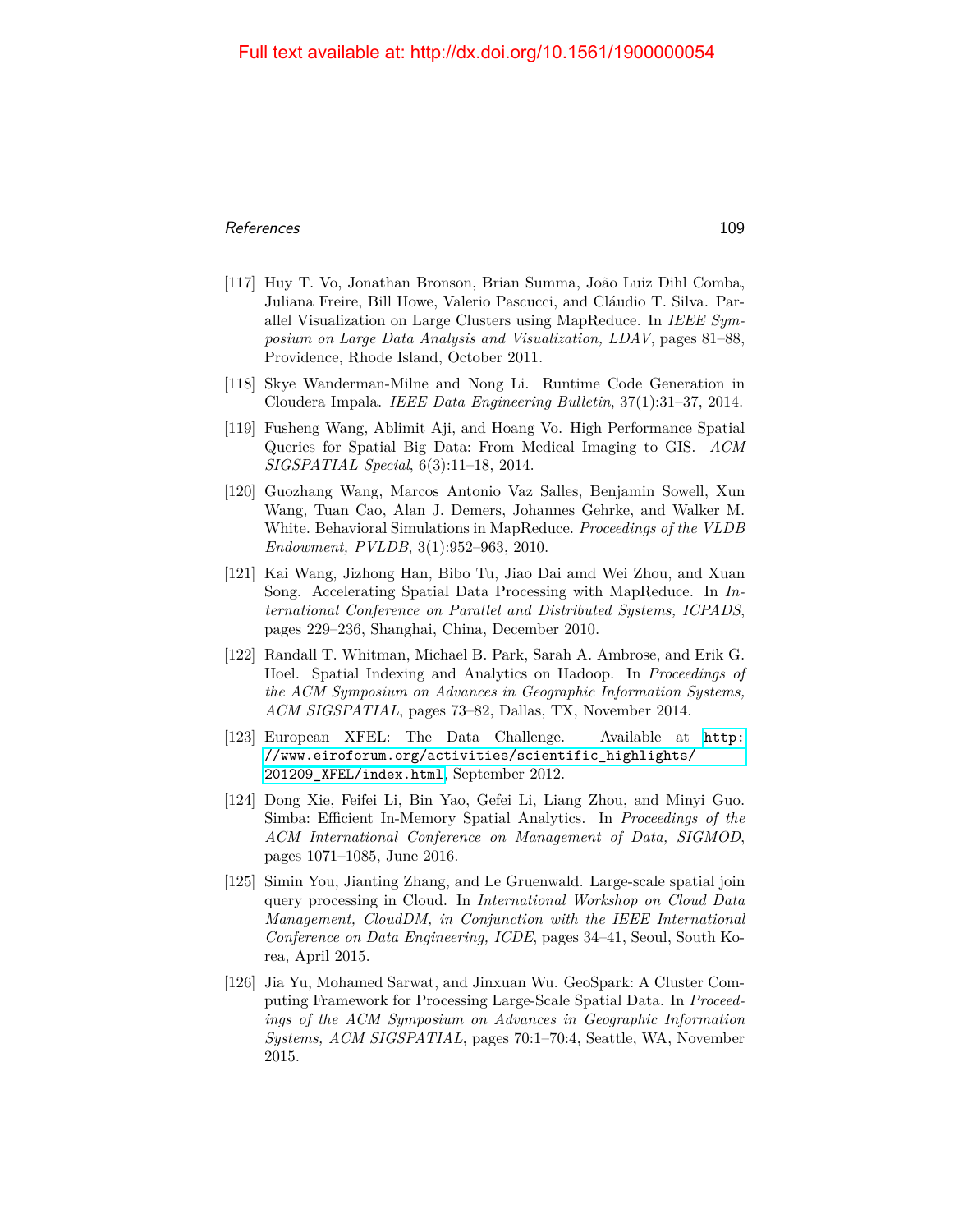- <span id="page-30-1"></span>[127] Jie-Bing Yu and David J. DeWitt. Query Pre-Execution and Batching in Paradise: A Two-Pronged Approach to the Efficient Processing of Queries on Tape-Resident Raster Images. In *Proceedings of the International Conference on Scientific and Statistical Database Management, SSDBM*, pages 64–78, August 1997.
- [128] Matei Zaharia, Mosharaf Chowdhury, Tathagata Das, Ankur Dave, Justin Ma, Murphy McCauly, Michael J. Franklin, Scott Shenker, and Ion Stoica. Resilient Distributed Datasets: A Fault-Tolerant Abstraction for In-Memory Cluster Computing. In *Proceedings of the USENIX Conference on Networked Systems Design and Implementation, NSDI*, pages 15–28, San Jose, CA, April 2012.
- <span id="page-30-0"></span>[129] Matei Zaharia, Mosharaf Chowdhury, Michael J. Franklin, Scott Shenker, and Ion Stoica. Spark: Cluster Computing with Working Sets. In *Proceedings of the USENIX Conference on Hot Topics in Cloud Computing, HotCloud*, volume 10, pages 10–16, Boston, MA, June 2010.
- <span id="page-30-6"></span>[130] Chi Zhang, Feifi Li, and Jeffrey Jestes. Efficient Parallel kNN Joins for Large Data in MapReduce. In *Proceedings of the International Conference on Extending Database Technology, EDBT*, pages 38–49, Berlin, Germany, March 2012.
- <span id="page-30-3"></span>[131] Shubin Zhang, Jizhong Han, Zhiyong Liu, Kai Wang, and Shengzhong Feng. Spatial Queries Evaluation with MapReduce. In *Proceedings of the International Conference on Grid and Cooperative Computing, GCC*, pages 287–292, Washington, DC, August 2009.
- <span id="page-30-4"></span>[132] Shubin Zhang, Jizhong Han, Zhiyong Liu, Kai Wang, and Zhiyong Xu. SJMR: Parallelizing spatial join with MapReduce on clusters. In *Proceedings of the IEEE International Conference on Cluster Computing and Workshops, CLUSTER*, pages 1–8, New Orleans, LA, August 2009.
- <span id="page-30-2"></span>[133] Xiangyu Zhang, Jing Ai, Zhongyuan Wang, Jiaheng Lu, and Xiaofeng Meng. An Efficient Multi-Dimensional Index for Cloud Data Management. In *International Workshop on Cloud Data Management, CloudDB*, pages 17–24, Hong Kong, China, 2009.
- <span id="page-30-5"></span>[134] Weizhong Zhao, Huifang Ma, and Qing He. Parallel *K*-Means Clustering Based on MapReduce. In *International Conference on Cloud Computing Technology and Science, CloudCom*, pages 674–679, Beijing, China, December 2009.
- [135] Jingren Zhou, Nicolas Bruno, Ming-Chuan Wu, Per-Åke Larson, Ronnie Chaiken, and Darren Shakib. SCOPE: Parallel Databases Meet MapReduce. *The VLDB Journal*, 21(5):611–636, 2012.